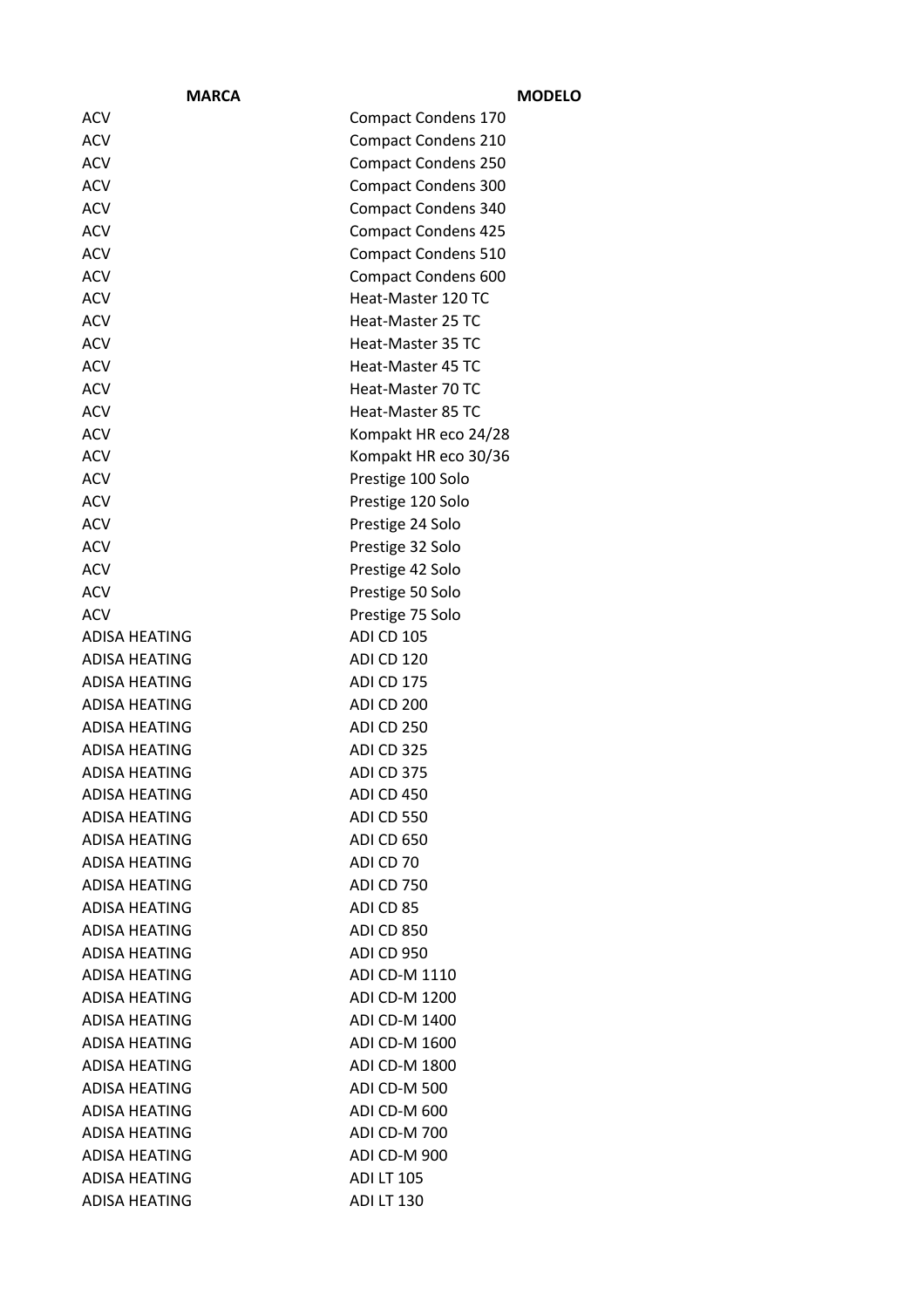| <b>ADISA HEATING</b> | <b>ADI LT 150</b> |
|----------------------|-------------------|
| ADISA HEATING        | <b>ADI LT 200</b> |
| ADISA HEATING        | <b>ADI LT 250</b> |
| <b>ADISA HEATING</b> | <b>ADILT 275</b>  |
| ADISA HEATING        | <b>ADI LT 325</b> |
| ADISA HEATING        | <b>ADI LT 400</b> |
| ADISA HEATING        | <b>ADI LT 475</b> |
| <b>ADISA HEATING</b> | <b>ADI LT 550</b> |
| <b>ADISA HEATING</b> | <b>ADI LT 650</b> |
| <b>ADISA HEATING</b> | <b>ADI LT 750</b> |
| ADISA HEATING        | <b>ADILT 850</b>  |
| ADISA HEATING        | <b>ADI LT 950</b> |
| <b>ADISA HEATING</b> | ADI MEGA 1200     |
| ADISA HEATING        | ADI MEGA 1600     |
| ADISA HEATING        | ADI MEGA 1800     |
| <b>ADISA HEATING</b> | Condensa Pro 100  |
| ADISA HEATING        | Condensa Pro 115  |
| ADISA HEATING        | Condensa Pro 135  |
| <b>ADISA HEATING</b> | Condensa Pro 35   |
| <b>ADISA HEATING</b> | Condensa Pro 50   |
| ADISA HEATING        | Condensa Pro 57   |
| <b>ADISA HEATING</b> | Condensa Pro 70   |
| <b>ADISA HEATING</b> | Condensa Pro 90   |
| ADISA HEATING        | NEO FIRE 120      |
| ADISA HEATING        | NEO FIRE 160      |
| ADISA HEATING        | NEO FIRE 200      |
| <b>ADISA HEATING</b> | NEO FIRE 240      |
| ADISA HEATING        | NEO FIRE 280      |
| ADISA HEATING        | NEO FIRE 360      |
| ADISA HEATING        | NEO FIRE 450      |
| ADISA HEATING        | NEO FIRE 630      |
| ADISA HEATING        | NEO FIRE 720      |
| <b>ADISA HEATING</b> | NEO FIRE 80       |
| <b>ADISA HEATING</b> | NEO FIRE 810      |
| <b>ADISA HEATING</b> | NEO FIRE 900      |
| AIC CALEFACCIÓN      | Nesta Chrome 60   |
| AIC CALEFACCIÓN      | Nesta Chrome 80   |
| AIC CALEFACCIÓN      | Nesta Chrome 100  |
| AIC CALEFACCIÓN      | Nesta Chrome 120  |
| AIC CALEFACCIÓN      | Nesta Chrome 150  |
| AIC CALEFACCIÓN      | Nesta 120         |
| AIC CALEFACCIÓN      | Nesta 160         |
| AIC CALEFACCIÓN      | Nesta 200         |
| AIC CALEFACCIÓN      | Nesta 250         |
| AIC CALEFACCIÓN      | Nesta Plus 280    |
| AIC CALEFACCIÓN      | Nesta Plus 420    |
| AIC CALEFACCIÓN      | Nesta Plus 570    |
| AIC CALEFACCIÓN      | Nesta Plus 840    |
| AIC CALEFACCIÓN      | CoilMaster 35     |
| AIC CALEFACCIÓN      | CoilMaster 45     |
|                      |                   |

| טכב ווע            |
|--------------------|
| <b>DI LT 200</b>   |
| DI LT 250          |
| DI LT 275          |
| DI LT 325          |
| DI LT 400          |
| DI LT 475          |
| DI LT 550          |
| DI LT 650          |
| DI LT 750          |
| DI LT 850          |
| DI LT 950          |
| DI MEGA 1200       |
| DI MEGA 1600       |
|                    |
| DI MEGA 1800       |
| ondensa Pro 100    |
| ondensa Pro 115    |
| ondensa Pro 135    |
| ondensa Pro 35     |
| ondensa Pro 50     |
| ondensa Pro 57     |
| ondensa Pro 70     |
| ondensa Pro 90     |
| <b>EO FIRE 120</b> |
| <b>EO FIRE 160</b> |
| <b>EO FIRE 200</b> |
| <b>EO FIRE 240</b> |
| <b>EO FIRE 280</b> |
| <b>EO FIRE 360</b> |
| <b>EO FIRE 450</b> |
| <b>EO FIRE 630</b> |
| <b>EO FIRE 720</b> |
| <b>EO FIRE 80</b>  |
| <b>EO FIRE 810</b> |
|                    |
| <b>EO FIRE 900</b> |
| lesta Chrome 60    |
| lesta Chrome 80    |
| lesta Chrome 100   |
| lesta Chrome 120   |
| lesta Chrome 150   |
| lesta 120          |
| lesta 160          |
| lesta 200          |
| lesta 250          |
| lesta Plus 280     |
| lesta Plus 420     |
| lesta Plus 570     |
| lesta Plus 840     |
| oilMaster 35       |
| oilMaster 45       |
|                    |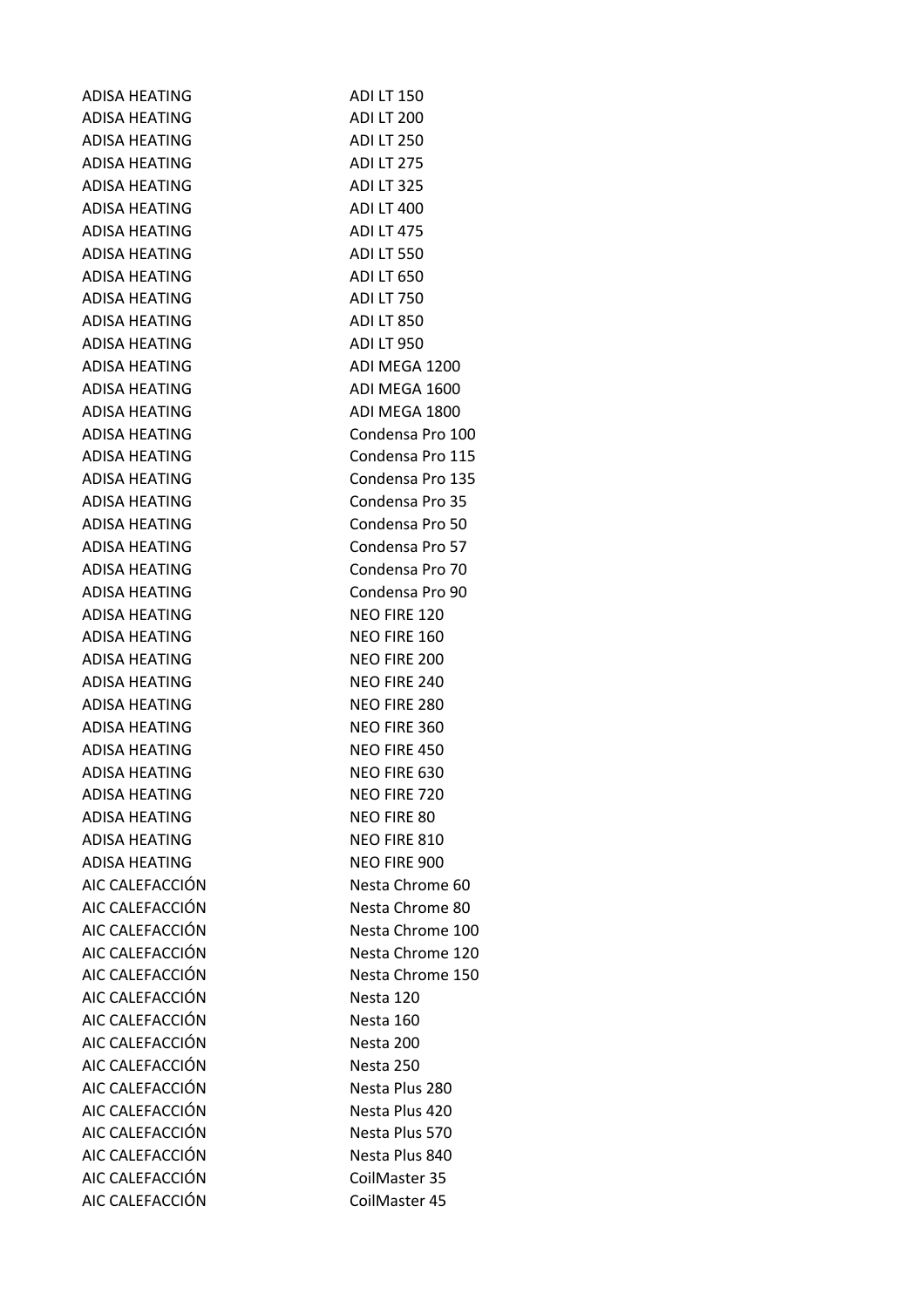| AIC CALEFACCIÓN  | CoilMaster 60                |
|------------------|------------------------------|
| AIC CALEFACCIÓN  | CoilMaster 80                |
| AIC CALEFACCIÓN  | CoilMaster 100               |
| AIC CALEFACCIÓN  | CoilMaster 120               |
| AIC CALEFACCIÓN  | Texas 99                     |
| AIC CALEFACCIÓN  | Texas 230                    |
| <b>BAETULENN</b> | BDSXTG024B                   |
| <b>BAETULENN</b> | BDSXTG028B                   |
| <b>BAETULENN</b> | BDSXTG032B                   |
| <b>BAETULENN</b> | BDSSCG024B                   |
| <b>BAETULENN</b> | BDSSCG028B                   |
| <b>BAETULENN</b> | BDSSCG032B                   |
| <b>BAETULENN</b> | BDSHCG045B                   |
| <b>BAETULENN</b> | BDSHCG060B                   |
| <b>BAETULENN</b> | BDSHCG085B                   |
| <b>BAETULENN</b> | BDSHCG0115B                  |
| <b>BAETULENN</b> | BDSHCG0150B                  |
| BAXI             | <b>BIOS PLUS 150 F</b>       |
| <b>BAXI</b>      | <b>BIOS PLUS 130 F</b>       |
| <b>BAXI</b>      | <b>BIOS PLUS 110 F</b>       |
| <b>BAXI</b>      | <b>BIOS PLUS 50 F</b>        |
| <b>BAXI</b>      | <b>BIOS PLUS 70 F</b>        |
| <b>BAXI</b>      | <b>BIOS PLUS 90 F</b>        |
| <b>BAXI</b>      | <b>ECOTHERM PLUS WGB 110</b> |
| <b>BAXI</b>      | <b>ECOTHERM PLUS WGB 28</b>  |
| <b>BAXI</b>      | <b>ECOTHERM PLUS WGB 38</b>  |
| BAXI             | <b>ECOTHERM PLUS WGB 50</b>  |
| <b>BAXI</b>      | <b>ECOTHERM PLUS WGB 70</b>  |
| <b>BAXI</b>      | <b>ECOTHERM PLUS WGB 90</b>  |
| <b>BAXI</b>      | <b>EUROCONDENS SGB 125</b>   |
| BAXI             | <b>EUROCONDENS SGB 170</b>   |
| <b>BAXI</b>      | <b>EUROCONDENS SGB 215</b>   |
| <b>BAXI</b>      | <b>EUROCONDENS SGB 260</b>   |
| <b>BAXI</b>      | <b>EUROCONDENS SGB 2X215</b> |
| <b>BAXI</b>      | <b>EUROCONDENS SGB 2X260</b> |
| <b>BAXI</b>      | <b>EUROCONDENS SGB 2X300</b> |
| <b>BAXI</b>      | <b>EUROCONDENS SGB 2X400</b> |
| <b>BAXI</b>      | <b>EUROCONDENS SGB 2X470</b> |
| BAXI             | <b>EUROCONDENS SGB 2X540</b> |
| <b>BAXI</b>      | <b>EUROCONDENS SGB 2X610</b> |
| <b>BAXI</b>      | <b>EUROCONDENS SGB 300</b>   |
| <b>BAXI</b>      | <b>EUROCONDENS SGB 400</b>   |
| <b>BAXI</b>      | <b>EUROCONDENS SGB 470</b>   |
| BAXI             | <b>EUROCONDENS SGB 540</b>   |
| <b>BAXI</b>      | <b>EUROCONDENS SGB 610</b>   |
| <b>BAXI</b>      | POWER HT PLUS 250F           |
| <b>BAXI</b>      | POWER HT PLUS 200F           |
| <b>BAXI</b>      | POWER HT PLUS 150F           |
|                  |                              |
| <b>BAXI</b>      | POWER HT PLUS 130F           |
| <b>BAXI</b>      | POWER HT PLUS 110F           |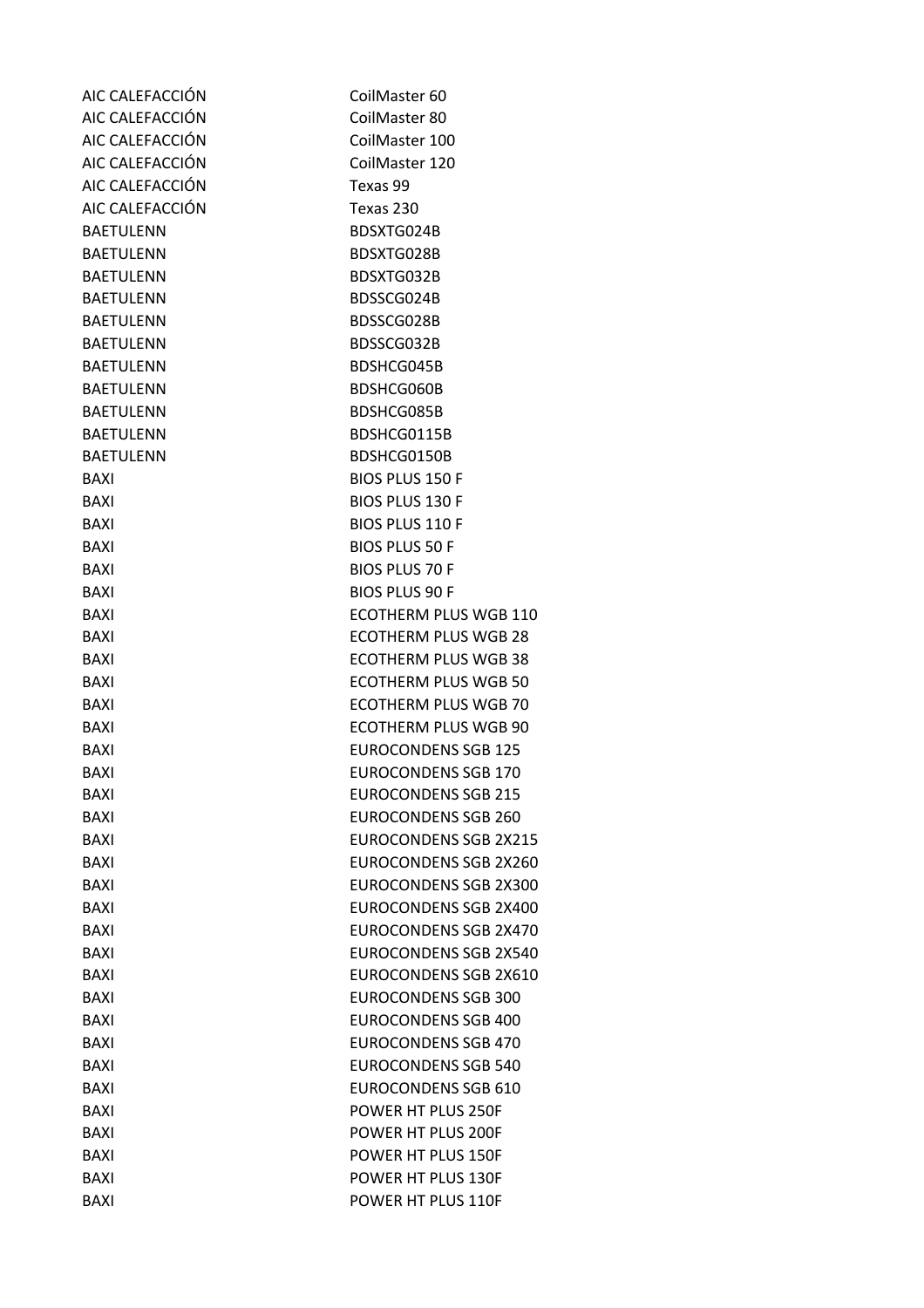| <b>BAXI</b> | POWER HT PLUS 90F                |
|-------------|----------------------------------|
| <b>BAXI</b> | POWER HT PLUS 70F                |
| <b>BAXI</b> | POWER HT PLUS 50F                |
| <b>BAXI</b> | EUROCONDENS SGB GME 1 125        |
| <b>BAXI</b> | EUROCONDENS SGB GME 1 170        |
| <b>BAXI</b> | EUROCONDENS SGB GME 1 215        |
| <b>BAXI</b> | EUROCONDENS SGB GME 1 260        |
| <b>BAXI</b> | <b>EUROCONDENS SGB GME 1 300</b> |
| <b>BAXI</b> | EUROCONDENS SGB GME 2 400        |
| <b>BAXI</b> | EUROCONDENS SGB GME 2 470        |
| <b>BAXI</b> | <b>EUROCONDENS SGB GME 2 540</b> |
| <b>BAXI</b> | EUROCONDENS SGB GME 2 610        |
| <b>BAXI</b> | EUROCONDENS SGB GME 3 250        |
| <b>BAXI</b> | EUROCONDENS SGB GME 3 340        |
| <b>BAXI</b> | <b>EUROCONDENS SGB GME 3 430</b> |
| <b>BAXI</b> | EUROCONDENS SGB GME 3 520        |
| <b>BAXI</b> | EUROCONDENS SGB GME 3 600        |
| <b>BAXI</b> | EUROCONDENS SGB GME 4 800        |
| <b>BAXI</b> | EUROCONDENS SGB GME 4 940        |
| <b>BAXI</b> | EUROCONDENS SGB GME 4 1080       |
| BAXI        | EUROCONDENS SGB GME 4 1220       |
| <b>BAXI</b> | GMB PLUS 2MB-50                  |
| <b>BAXI</b> | GMB PLUS 2MB-70                  |
| <b>BAXI</b> | GMB PLUS 2MB-90                  |
| BAXI        | GMB PLUS 2MB-110                 |
| <b>BAXI</b> | GMB PLUS 3MB-50                  |
| <b>BAXI</b> | GMB PLUS 3MB-70                  |
| <b>BAXI</b> | GMB PLUS 3MB-90                  |
| <b>BAXI</b> | GMB PLUS 3MB-110                 |
| <b>BAXI</b> | GMB PLUS 1M-50                   |
| BAXI        | GMB PLUS 1M-70                   |
| <b>BAXI</b> | GMB PLUS 1M-90                   |
| <b>BAXI</b> | GMB PLUS 1M-110                  |
| <b>BAXI</b> | GMB PLUS 2M-50                   |
| <b>BAXI</b> | GMB PLUS 2M-70                   |
| <b>BAXI</b> | GMB PLUS 2M-90                   |
| <b>BAXI</b> | GMB PLUS 2M-110                  |
| <b>BAXI</b> | GMB PLUS 3M-50                   |
| <b>BAXI</b> | GMB PLUS 3M-70                   |
| <b>BAXI</b> | GMB PLUS 3M-90                   |
| <b>BAXI</b> | GMB PLUS 3M-110                  |
| <b>BAXI</b> | PLATINUM COMPACT 26/26 F ECO     |
| <b>BAXI</b> | PLATINUM COMPACT 30/30 F ECO     |
| <b>BAXI</b> | NEODENS PLUS 24/24 F ECO         |
| <b>BAXI</b> | NEODENS PLUS 28/28 F ECO         |
| <b>BAXI</b> | NEODENS PLUS 33/33 F ECO         |
| <b>BAXI</b> | PLATINUM PLUS 24 AF              |
| <b>BAXI</b> | PLATINUM PLUS 28 AF              |
|             | PLATINUM PLUS 32 AF              |
| <b>BAXI</b> |                                  |
| <b>BAXI</b> | PLATINUM MAX PLUS 24/24 F        |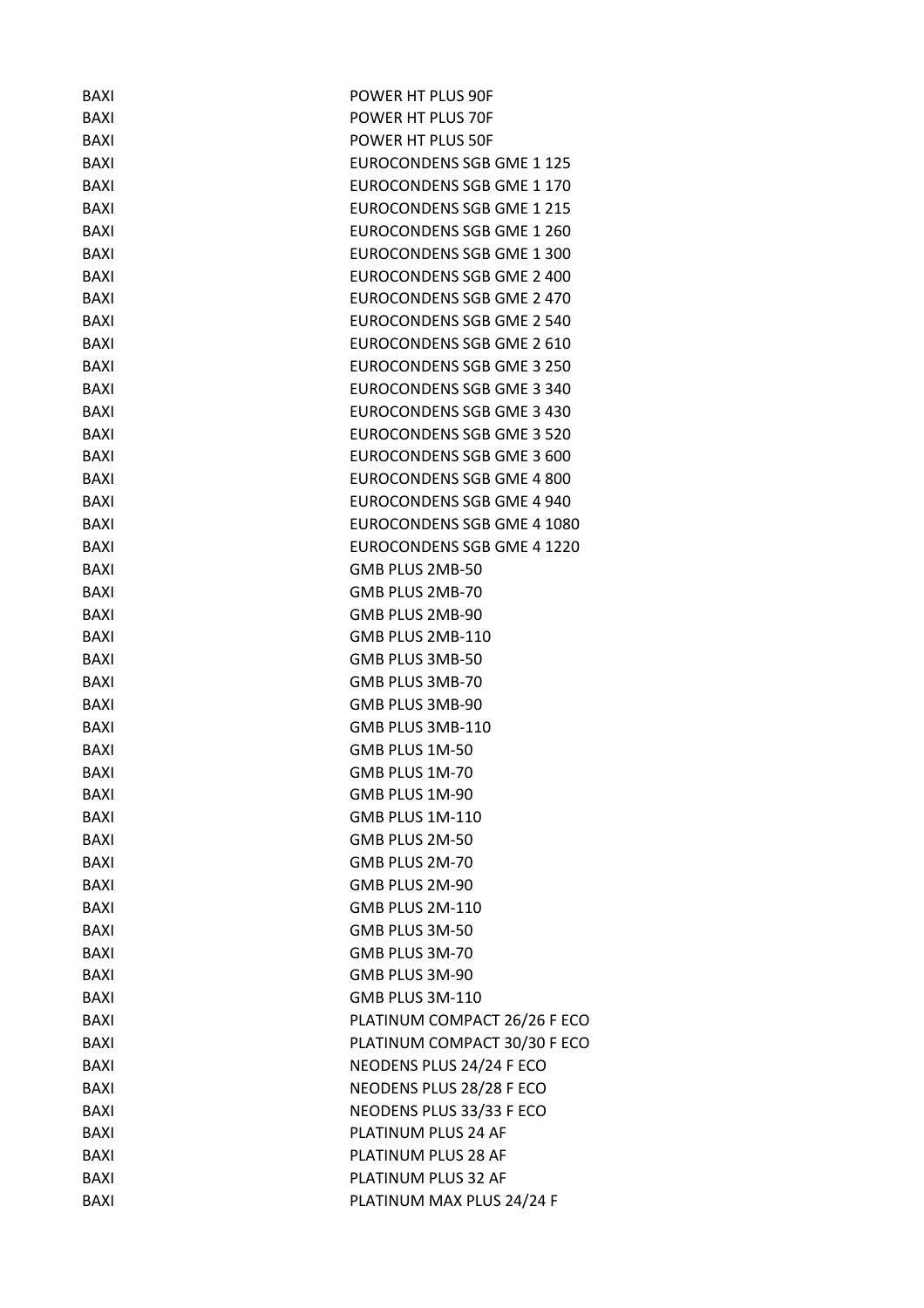| <b>BAXI</b>  | PLATINUM MAX PLUS 28/28 F     |
|--------------|-------------------------------|
| <b>BAXI</b>  | PLATINUM MAX PLUS 33/33 F     |
| <b>BAXI</b>  | PLATINUM MAX PLUS 40/40 F     |
| <b>BAXI</b>  | PLATINUM DUO PLUS 24 AIFM     |
| <b>BAXI</b>  | PLATINUM DUO PLUS 33 AIFM     |
| <b>BAXI</b>  | PLATINUM COMBI PLUS 24 AIFM   |
| <b>BAXI</b>  | PLATINUM COMBI PLUS 28 AIFM   |
| <b>BAXI</b>  | PLATINUM COMBI PLUS 32 AIFM   |
| <b>BAXI</b>  | PLATINUM 24 GTF               |
| <b>BAXI</b>  | PLATINUM 32 GTF               |
| BAXI         | PLATINUM 24 GTAF COMBI        |
| <b>BAXI</b>  | PLATINUM 32 GTAF COMBI        |
| <b>BAXI</b>  | PLATINUM 24 GTAF              |
| <b>BAXI</b>  | VICTORIA CONDENS 24/24 F      |
| <b>BAXI</b>  | VICTORIA CONDENS 28/28 F      |
| <b>BAXI</b>  | <b>VICTORIA CONDENS 24 AF</b> |
| <b>BAXI</b>  | PLATINUM ALUX 24/24 F         |
| <b>BAXI</b>  | PLATINUM ALUX 33/33 F         |
| <b>BIASI</b> | RINNOVA COND PLUS 25          |
| <b>BIASI</b> | RINNOVA COND PLUS 30          |
| <b>BIASI</b> | RINNOVA COND PLUS 35          |
| <b>BIASI</b> | <b>INOVIA COND PLUS 25</b>    |
| <b>BIASI</b> | <b>INOVIA COND PLUS 30</b>    |
| <b>BIASI</b> | <b>INOVIA COND MAX 25</b>     |
| <b>BIASI</b> | <b>INOVIA COND MAX 30</b>     |
| <b>BIASI</b> | RINNOVA COND SV PLUS 16       |
| <b>BIASI</b> | RINNOVA COND SV PLUS 25       |
| <b>BIASI</b> | RINNOVA COND SV PLUS 35       |
| <b>BIASI</b> | CHIP MULTICONDENS 35          |
| <b>BIASI</b> | <b>CHIP MULTICONDENS 55</b>   |
| <b>BIASI</b> | CHIP MULTICONDENS 69          |
| <b>BIASI</b> | CHIP MULTICONDENS 95          |
| <b>BIASI</b> | CHIP MULTICONDENS 115         |
| <b>BIASI</b> | <b>POWER CONDENS 115</b>      |
| <b>BIASI</b> | POWER CONDENS 150             |
| <b>BIASI</b> | <b>POWER CONDENS 200</b>      |
| <b>BIASI</b> | <b>POWER CONDENS 240</b>      |
| <b>BIASI</b> | <b>POWER CONDENS 280</b>      |
| <b>BIASI</b> | <b>POWER CONDENS 340</b>      |
| <b>BIASI</b> | <b>POWER CONDENS 425</b>      |
| <b>BIASI</b> | POWER CONDENS 510             |
| BIASI        | <b>POWER CONDENS 595</b>      |
| <b>BOSCH</b> | Condens 7000F - 22kW          |
| <b>BOSCH</b> | Condens 7000F - 30kW          |
| <b>BOSCH</b> | Condens 7000F - 40kW          |
| <b>BOSCH</b> | Condens 5000W ZBR - 70        |
| <b>BOSCH</b> | Condens 5000W ZBR - 85        |
| <b>BOSCH</b> | Condens 5000W ZBR - 100       |
|              |                               |
| <b>BOSCH</b> | RT Condens 5000W -Top - 70    |
| <b>BOSCH</b> | RT Condens 5000W -Top - 85    |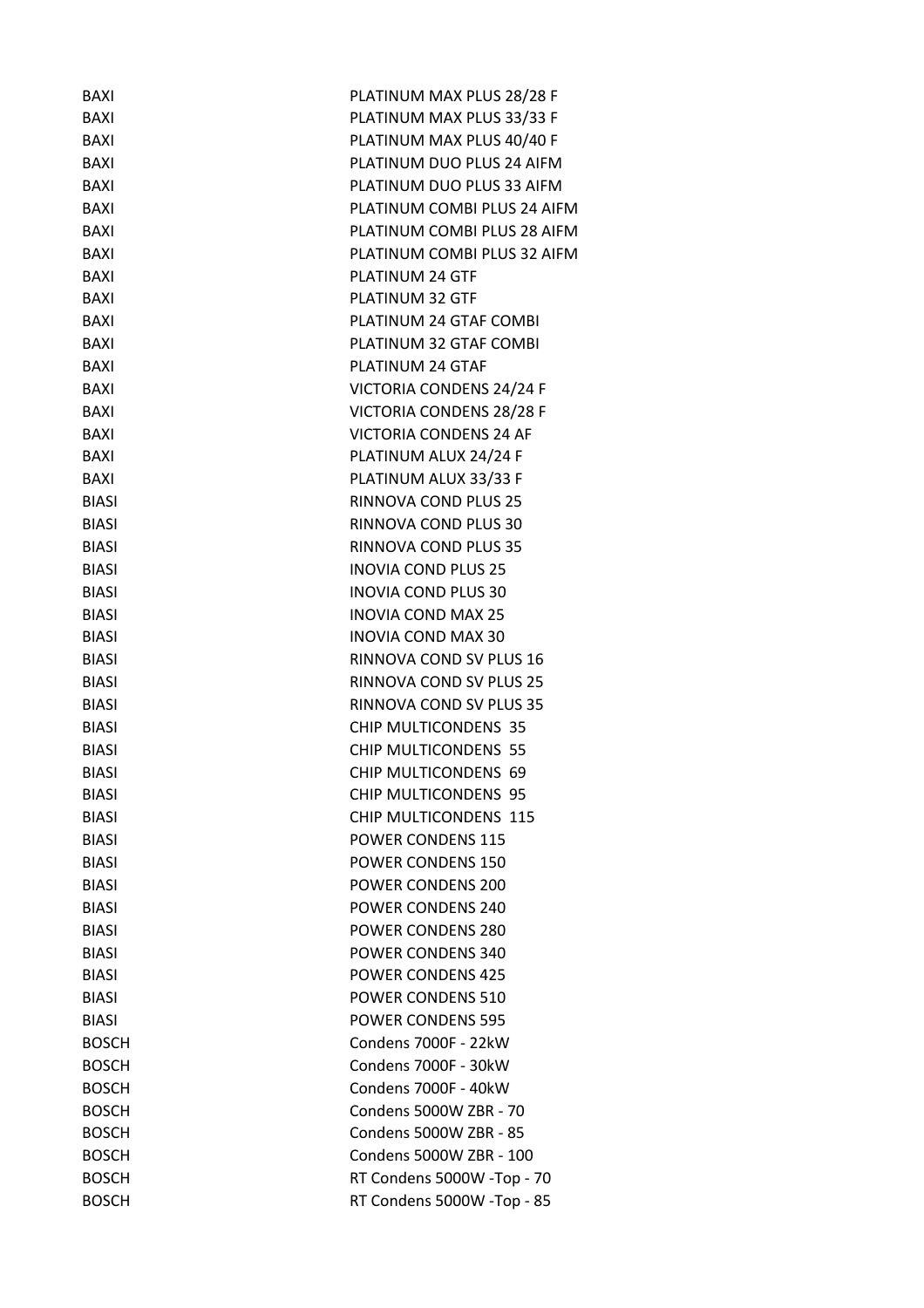| <b>BOSCH</b> | RT Condens 5000W -Top - 100   |
|--------------|-------------------------------|
| <b>BOSCH</b> | RT Condens 5000W -Top - 140   |
| <b>BOSCH</b> | RT Condens 5000W -Top - 170   |
| <b>BOSCH</b> | RT Condens 5000W -Top - 185   |
| <b>BOSCH</b> | RT Condens 5000W -Top - 200   |
| <b>BOSCH</b> | RT Condens 5000W -Top - 255   |
| <b>BOSCH</b> | RT Condens 5000W -Top - 270   |
| <b>BOSCH</b> | RT Condens 5000W -Top - 285   |
| <b>BOSCH</b> | RT Condens 5000W -Top - 300   |
| <b>BOSCH</b> | RT Condens 5000W -Top - 340   |
| <b>BOSCH</b> | RT Condens 5000W -Top - 355   |
| <b>BOSCH</b> | RT Condens 5000W -Top - 370   |
| <b>BOSCH</b> | RT Condens 5000W -Top - 385   |
| <b>BOSCH</b> | RT Condens 5000W -Top - 400   |
| <b>BOSCH</b> | RT Condens 5000W -Top - 500   |
| <b>BOSCH</b> | RT Condens 5000W -Top - 600   |
| <b>BOSCH</b> | RT Condens 5000W -Top - 700   |
| <b>BOSCH</b> | RT Condens 5000W -Top - 800   |
| <b>BOSCH</b> | RT Condens 5000W -Basic - 140 |
| <b>BOSCH</b> | RT Condens 5000W -Basic - 170 |
| <b>BOSCH</b> | RT Condens 5000W -Basic - 185 |
| <b>BOSCH</b> | RT Condens 5000W -Basic - 200 |
| <b>BOSCH</b> | RT Condens 5000W -Basic - 255 |
| <b>BOSCH</b> | RT Condens 5000W -Basic - 270 |
| <b>BOSCH</b> | RT Condens 5000W -Basic - 285 |
| <b>BOSCH</b> | RT Condens 5000W -Basic - 300 |
| <b>BOSCH</b> | RT Condens 5000W -Basic - 340 |
| <b>BOSCH</b> | RT Condens 5000W -Basic - 355 |
| <b>BOSCH</b> | RT Condens 5000W -Basic - 370 |
| <b>BOSCH</b> | RT Condens 5000W -Basic - 385 |
| <b>BOSCH</b> | RT Condens 5000W -Basic - 400 |
| <b>BOSCH</b> | Condens 7000F - 75            |
| <b>BOSCH</b> | Condens 7000F - 100           |
| <b>BOSCH</b> | Condens 7000F - 150           |
| <b>BOSCH</b> | Condens 7000F - 200           |
| <b>BOSCH</b> | Condens 7000F - 250           |
| <b>BOSCH</b> | Condens 7000F - 300           |
| <b>BOSCH</b> | Condens 7000F D - 500         |
| <b>BOSCH</b> | Condens 7000F D - 600         |
| <b>BOSCH</b> | RT Condens 7000F - 150        |
| <b>BOSCH</b> | RT Condens 7000F - 200        |
| <b>BOSCH</b> | RT Condens 7000F - 300        |
| <b>BOSCH</b> | RT Condens 7000F - 400        |
| <b>BOSCH</b> | RT Condens 7000F - 450        |
| <b>BOSCH</b> | RT Condens 7000F - 500        |
| <b>BOSCH</b> | RT Condens 7000F - 550        |
| <b>BOSCH</b> | RT Condens 7000F - 600        |
| <b>BOSCH</b> | Uni Condens 8000F - 50        |
| <b>BOSCH</b> | Uni Condens 8000F - 70        |
| <b>BOSCH</b> | Uni Condens 8000F - 90        |
|              |                               |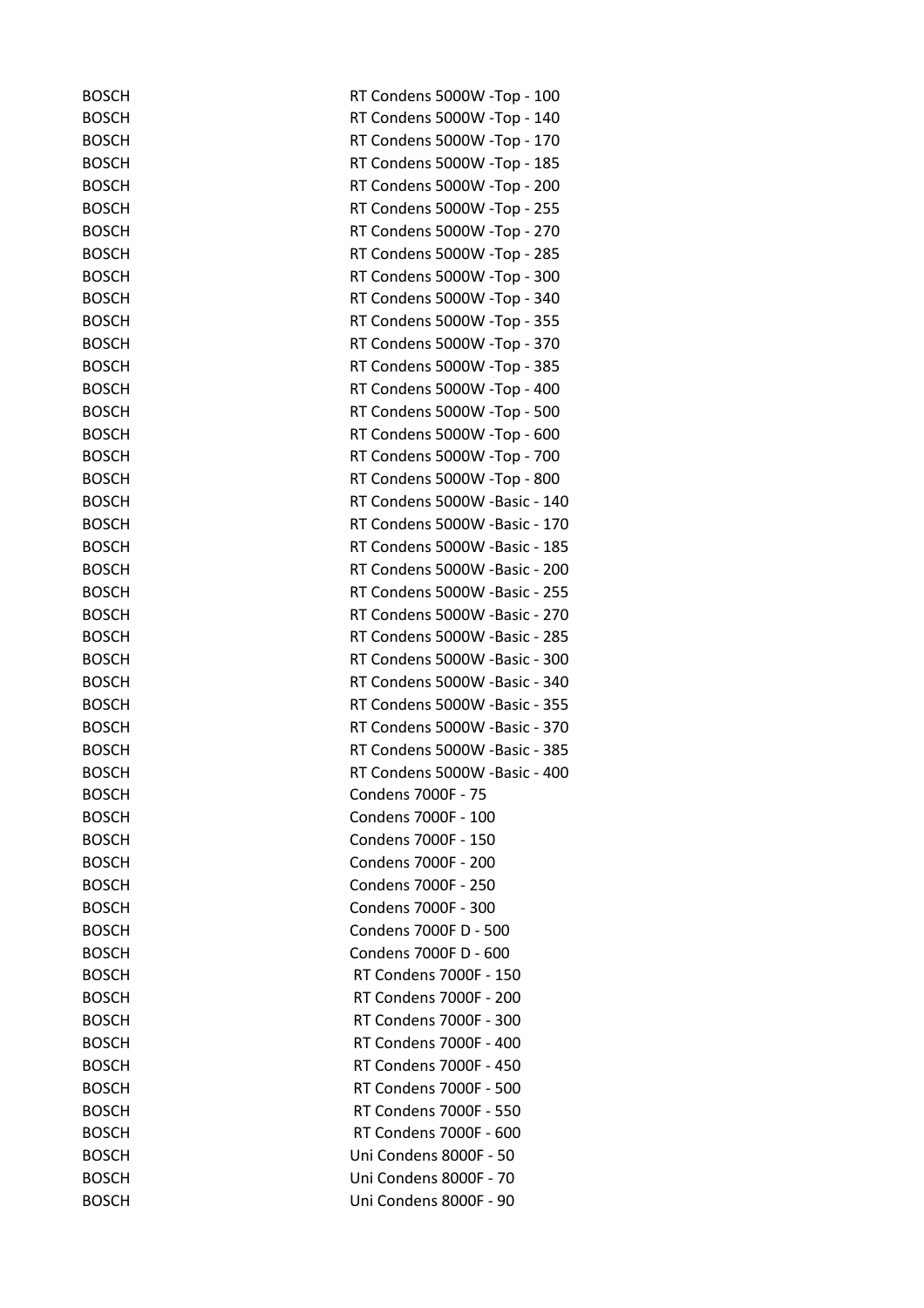| <b>BOSCH</b>   | Uni Condens 8000F - 115           |
|----------------|-----------------------------------|
| <b>BOSCH</b>   | Uni Condens 8000F - 145           |
| <b>BOSCH</b>   | Uni Condens 8000F - 185           |
| <b>BOSCH</b>   | Uni Condens 8000F -240            |
| <b>BOSCH</b>   | Uni Condens 8000F - 310           |
| <b>BOSCH</b>   | Uni Condens 8000F - 400           |
| <b>BOSCH</b>   | Uni Condens 8000F - 510           |
| <b>BOSCH</b>   | Uni Condens 8000F - 640           |
| <b>BOSCH</b>   | Uni Condens 8000F - 800           |
| <b>BOSCH</b>   | Uni Condens 8000F - 1000          |
| <b>BOSCH</b>   | Uni Condens 8000F - 1200          |
| <b>BUDERUS</b> | Logano plus GB402 - 395           |
| <b>BUDERUS</b> | Logano plus GB402 - 470           |
| <b>BUDERUS</b> | Logano plus GB402 - 545           |
| <b>BUDERUS</b> | Logano plus GB402 - 620           |
| <b>BUDERUS</b> | Logano plus GB402 D - 790         |
| <b>BUDERUS</b> | Logano plus GB402 D - 940         |
| <b>BUDERUS</b> | Logano plus GB402 D - 1090        |
| <b>BUDERUS</b> | Logano plus GB402 D - 1240        |
| <b>BUDERUS</b> | Logablock plus MODUL GB402 - 395  |
| <b>BUDERUS</b> | Logablock plus MODUL GB402 - 470  |
| <b>BUDERUS</b> | Logablock plus MODUL GB402 - 545  |
| <b>BUDERUS</b> | Logablock plus MODUL GB402 - 620  |
| <b>BUDERUS</b> | Logablock plus MODUL GB402 - 790  |
| <b>BUDERUS</b> | Logablock plus MODUL GB402 - 865  |
| <b>BUDERUS</b> | Logablock plus MODUL GB402 - 940  |
| <b>BUDERUS</b> | Logablock plus MODUL GB402 - 1015 |
| <b>BUDERUS</b> | Logablock plus MODUL GB402 - 1090 |
| <b>BUDERUS</b> | Logablock plus MODUL GB402 - 1165 |
| <b>BUDERUS</b> | Logablock plus MODUL GB402 - 1240 |
| <b>BUDERUS</b> | Logablock plus MODUL GB402 - 1185 |
| <b>BUDERUS</b> | Logablock plus MODUL GB402 - 1260 |
| <b>BUDERUS</b> | Logablock plus MODUL GB402 - 1335 |
| <b>BUDERUS</b> | Logablock plus MODUL GB402 - 1410 |
| <b>BUDERUS</b> | Logablock plus MODUL GB402 - 1485 |
| <b>BUDERUS</b> | Logablock plus MODUL GB402 - 1560 |
| <b>BUDERUS</b> | Logablock plus MODUL GB402 - 1635 |
| <b>BUDERUS</b> | Logablock plus MODUL GB402 - 1710 |
| <b>BUDERUS</b> | Logablock plus MODUL GB402 - 1785 |
| <b>BUDERUS</b> | Logablock plus MODUL GB402 - 1860 |
| <b>BUDERUS</b> | Logano GE315 B-115                |
| <b>BUDERUS</b> | Logano GE315 B-160                |
| <b>BUDERUS</b> | Logano GE315 B - 195              |
| <b>BUDERUS</b> | Logano GE315 B - 220              |
| <b>BUDERUS</b> | Logano GE315 B - 260              |
| <b>BUDERUS</b> | Logano GE515 B - 240              |
| <b>BUDERUS</b> | Logano GE515 B - 290              |
| <b>BUDERUS</b> | Logano GE515 B - 350              |
| <b>BUDERUS</b> | Logano GE515 B - 400              |
| <b>BUDERUS</b> | Logano GE515 B - 460              |
|                |                                   |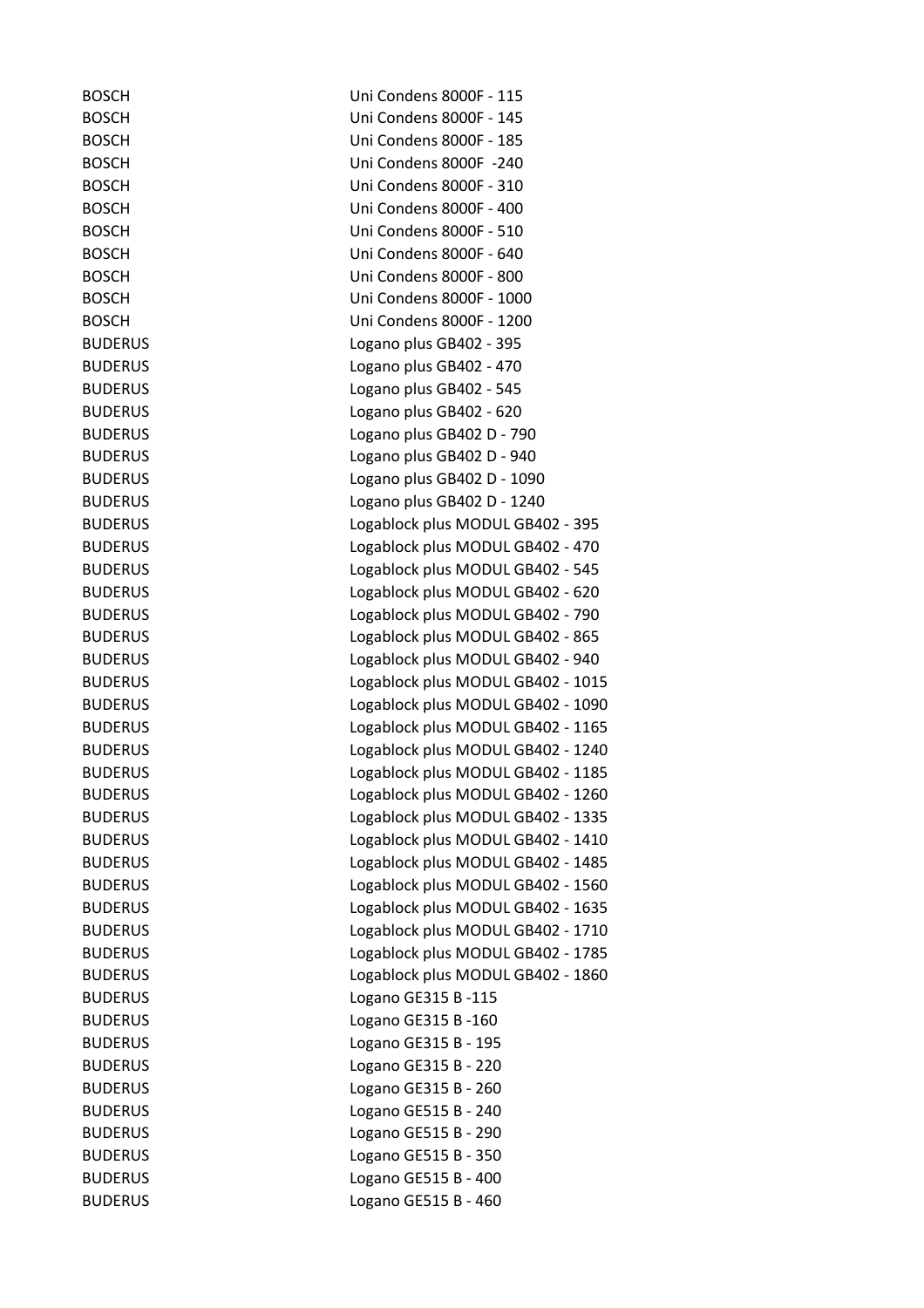DE DIETRICH C230-85 ECO

BUDERUS Logano GE515 B - 520 BUDERUS Logano GE615 B - 580 BUDERUS Logano GE615 B - 645 BUDERUS Logano GE615 B - 745 BUDERUS Logano GE615 B - 835 BUDERUS Logano GE615 B - 970 BUDERUS Logano GE615 B - 1065 BUDERUS Logano GE615 B - 1150 DE DIETRICH C230-130 ECO DE DIETRICH C230-170 ECO DE DIETRICH C230-210 ECO DE DIETRICH C330-280 ECO DE DIETRICH C330-350 ECO DE DIETRICH C330-430 ECO DE DIETRICH C330-500 ECO DE DIETRICH C330-570 ECO DE DIETRICH C330-650 ECO DE DIETRICH C630-560 ECO DE DIETRICH C630-700 ECO DE DIETRICH C630-860 ECO DE DIETRICH C630-1000 ECO DE DIETRICH C630-1140 ECO DE DIETRICH C630-1300 ECO DE DIETRICH ELIDENS C 140-45 DE DIETRICH ELIDENS C 140-65 DE DIETRICH ELIDENS C 140-90 DE DIETRICH ELIDENS C 140-115 DE DIETRICH EVODENS PRO AMC 45 DE DIETRICH EVODENS PRO AMC 65 DE DIETRICH EVODENS PRO AMC 90 DE DIETRICH EVODENS PRO AMC 115 DE DIETRICH INNOVENS MCA PRO 160 DE DIETRICH NANEO EMC-S 24 DE DIETRICH NANEO EMC-S 34 DE DIETRICH NANEO EMC-S 24/28 MI DE DIETRICH NANEO EMC-S 30/35 MI DE DIETRICH NANEO EMC-S 34/39 MI DE DIETRICH VIVADENS MCR 24 PLUS DE DIETRICH VIVADENS MCR 24/28 MI PLUS DE DIETRICH VIVADENS MCR 30/35 PLUS DE DIETRICH VIVADENS MCR 34/39 PLUS DE DIETRICH EVODENS AMC 10 DE DIETRICH EVODENS AMC 15 DE DIETRICH EVODENS AMC 25 DE DIETRICH EVODENS AMC 35 DE DIETRICH EVODENS AMC 25/28 BIC DE DIETRICH EVODENS AMC 25/39 BIC DE DIETRICH EVODENS AMC 25/28 MI FOXX MULTIDEA EVO 60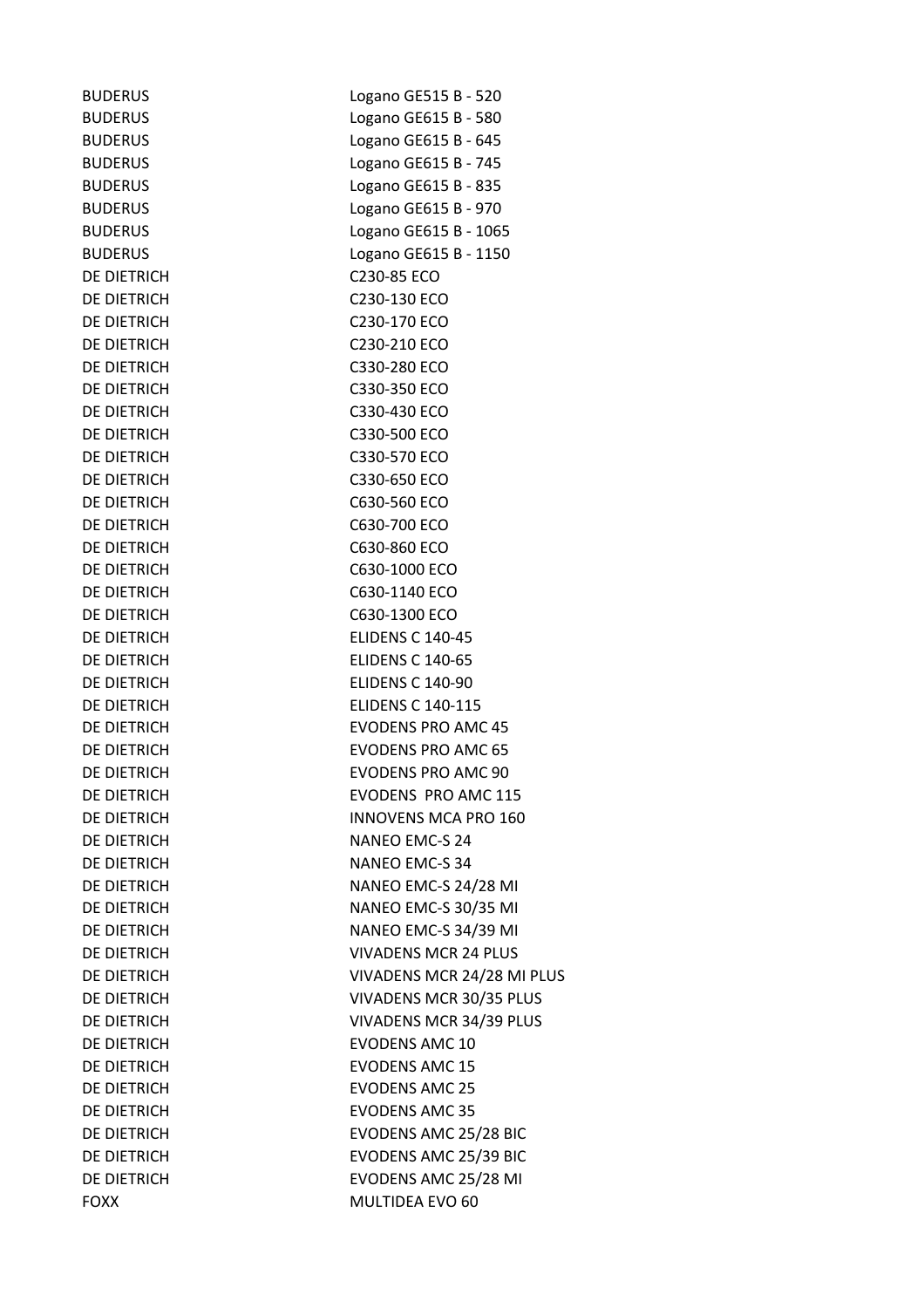| <b>FOXX</b> | MULTIDEA EVO 100              |
|-------------|-------------------------------|
| <b>FOXX</b> | <b>MULTIDEA EVO 115</b>       |
| <b>FOXX</b> | ALUBONGAS 1/H 115             |
| <b>FOXX</b> | ALUBONGAS 1/H 150             |
| <b>FOXX</b> | ALUBONGAS 1/H 200             |
| <b>FOXX</b> | ALUBONGAS 1/H 240             |
| <b>FOXX</b> | ALUBONGAS 1/H 280             |
| <b>FOXX</b> | <b>ALUBONGAS 2 340</b>        |
| <b>FOXX</b> | ALUBONGAS 2 410               |
| <b>FOXX</b> | <b>ALUBONGAS 2 480</b>        |
| <b>FOXX</b> | <b>ALUBONGAS 2 550</b>        |
| <b>FOXX</b> | ALUBONGAS 2 620               |
| <b>FOXX</b> | MULTIDEA EVOBOX 60SR          |
| <b>FOXX</b> | <b>MULTIDEA EVOBOX 100 SR</b> |
| <b>FOXX</b> | MULTIDEA EVOBOX 120 SR        |
| <b>FOXX</b> | MULTIDEA EVOBOX 160 SR        |
| <b>FOXX</b> | <b>MULTIDEA EVOBOX 200 SR</b> |
| <b>FOXX</b> | <b>MULTIDEA EVOBOX 260 SR</b> |
| <b>FOXX</b> | MULTIDEA EVOBOX 300 SR        |
| <b>FOXX</b> | MULTIDEA EVOBOX 360 SR        |
| <b>FOXX</b> | <b>MULTIDEA EVOBOX 400 SR</b> |
| <b>FOXX</b> | <b>MULTIDEA EVOBOX 460 SR</b> |
| <b>FOXX</b> | MULTIDEA EVOBOX 500 SR        |
| <b>FOXX</b> | MULTIDEA EVOBOX 560 SR        |
| <b>FOXX</b> | MULTIDEA EVOBOX 600 SR        |
| <b>FOXX</b> | <b>WELLCON 67</b>             |
| <b>FOXX</b> | <b>WELLCON 115</b>            |
| <b>FOXX</b> | <b>WELLCON 125</b>            |
| <b>FOXX</b> | WELLCON 150                   |
| <b>FOXX</b> | ULTRABOX 170                  |
| <b>FOXX</b> | ULTRABOX 210                  |
| <b>FOXX</b> | ULTRABOX 250                  |
| <b>FOXX</b> | ULTRABOX 335                  |
| <b>FOXX</b> | ULTRABOX 430                  |
| <b>FOXX</b> | ULTRABOX 530                  |
| <b>FOXX</b> | ULTRABOX 660                  |
| <b>FOXX</b> | ULTRABOX 860                  |
| <b>FOXX</b> | ULTRABOX 1030                 |
| <b>FOXX</b> | ULTRABOX 1060                 |
| <b>FOXX</b> | ULTRABOX 1330                 |
| <b>FOXX</b> | ULTRABOX 1540                 |
| <b>FOXX</b> | ULTRABOX 2660                 |
| <b>FOXX</b> | ULTRABOX 3080                 |
| <b>FOXX</b> | ALUCON 70                     |
| <b>FOXX</b> | <b>ALUCON 95</b>              |
| <b>FOXX</b> | ALUCON 115                    |
| <b>FOXX</b> | ALUCON 125                    |
| <b>FOXX</b> | ALUCON 150                    |
| <b>FOXX</b> | <b>SUPERBOX</b>               |
| <b>FOXX</b> | <b>SUPERBOX</b>               |
|             |                               |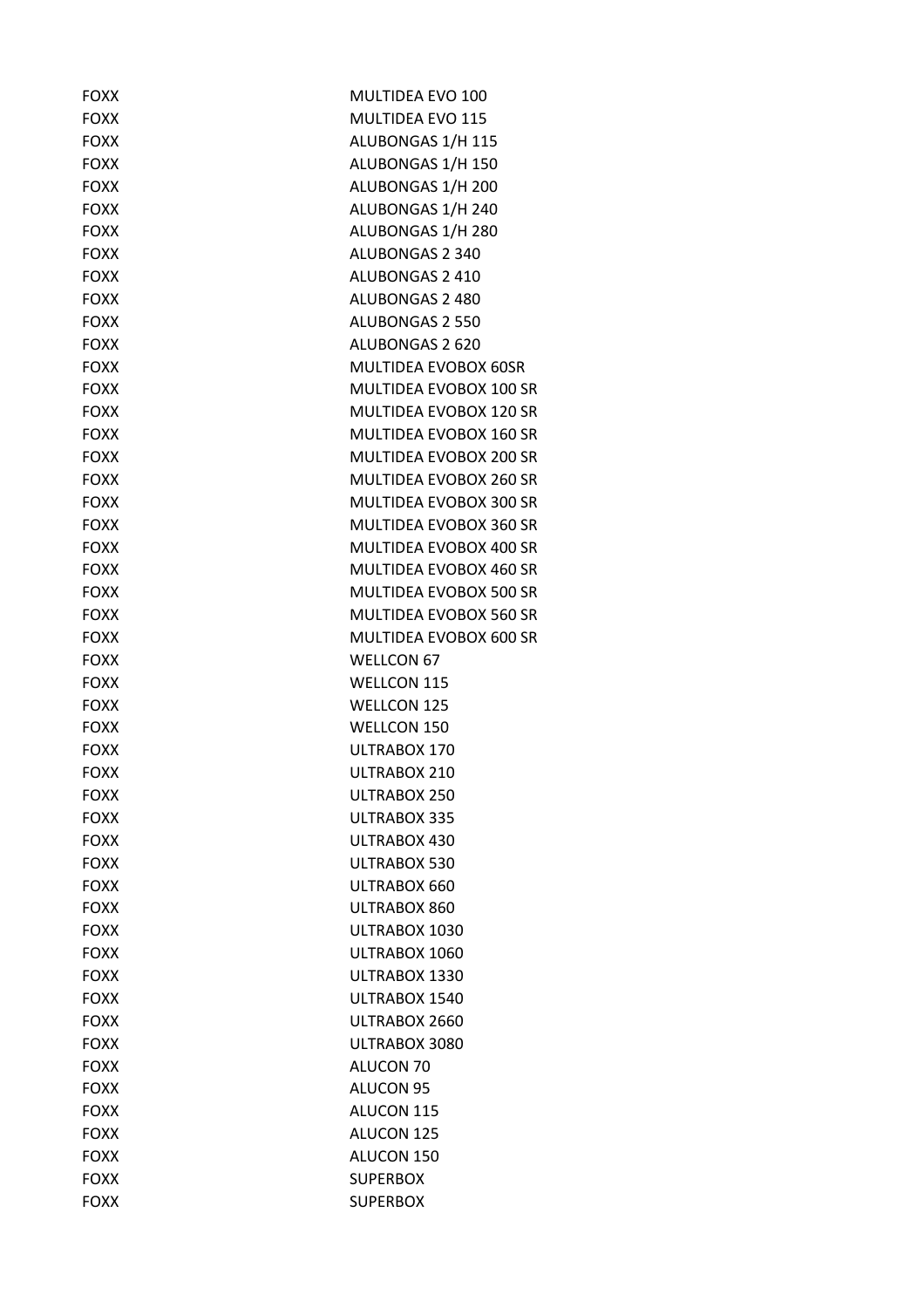| <b>FOXX</b> | <b>SUPERBOX</b>             |
|-------------|-----------------------------|
| <b>FOXX</b> | ULTRABOX 170                |
| <b>FOXX</b> | ULTRABOX 210                |
| <b>FOXX</b> | ULTRABOX 255                |
| <b>FOXX</b> | ULTRABOX 335                |
| <b>FOXX</b> | ULTRABOX 430                |
| <b>FOXX</b> | ULTRABOX 530                |
| <b>FOXX</b> | ULTRABOX 660                |
| <b>FOXX</b> | ULTRABOX 860                |
| <b>FOXX</b> | ULTRABOX 1030               |
| <b>FOXX</b> | ULTRABOX 1060               |
| <b>FOXX</b> | ULTRABOX 1330               |
| <b>FOXX</b> | ULTRABOX 1540               |
| <b>FOXX</b> | ULTRABOX 2660               |
| <b>FOXX</b> | ULTRABOX 3080               |
| <b>FOXX</b> | ALUBOX 70                   |
| <b>FOXX</b> | ALUBOX 90                   |
| <b>FOXX</b> | ALUBOX 115                  |
| <b>FOXX</b> | ALUBOX 125                  |
| <b>FOXX</b> | ALUBOX 150                  |
| <b>FOXX</b> | ALUBOX 208                  |
| <b>FOXX</b> | <b>ALUBOX XTREME 250</b>    |
| <b>FOXX</b> | <b>ALUBOX XTREME 300</b>    |
| <b>FOXX</b> | <b>ALUBOX XTREME 350</b>    |
| <b>FOXX</b> | <b>ALUBOX XTREME 430</b>    |
| <b>FOXX</b> | <b>ALUBOX XTREME 535</b>    |
| <b>FOXX</b> | <b>ALUBOX XTREME 640</b>    |
| <b>FOXX</b> | <b>ALUBOX XTREME 710</b>    |
| <b>FOXX</b> | ALUBOX XTREME 880           |
| <b>FOXX</b> | <b>ALUBOX XTREME 1065</b>   |
| <b>FOXX</b> | <b>ALUBOX XTREME 1315</b>   |
| <b>FOXX</b> | ALUBOX XTREME 1550          |
| <b>FOXX</b> | ALUBOX XTREME 2130          |
| <b>FOXX</b> | ALUBOX XTREME 3100          |
| <b>FOXX</b> | <b>ALUBOX 208-2</b>         |
| <b>FOXX</b> | <b>ALUBOX XTREME 250-2</b>  |
| <b>FOXX</b> | <b>ALUBOX XTREME 300-2</b>  |
| <b>FOXX</b> | ALUBOX XTREME 350-2         |
| <b>FOXX</b> | <b>ALUBOX XTREME 430-2</b>  |
| <b>FOXX</b> | <b>ALUBOX XTREME 535-2</b>  |
| <b>FOXX</b> | <b>ALUBOX XTREME 640-2</b>  |
| <b>FOXX</b> | <b>ALUBOX XTREME 710-2</b>  |
| <b>FOXX</b> | ALUBOX XTREME 880-2         |
| <b>FOXX</b> | <b>ALUBOX XTREME 1065-2</b> |
| <b>FOXX</b> | <b>ALUBOX XTREME 1315-2</b> |
| <b>FOXX</b> | <b>ALUBOX XTREME 1550-2</b> |
| <b>FOXX</b> | <b>ALUBOX XTREME 2130-2</b> |
| <b>FOXX</b> | <b>ALUBOX XTREME 3100-2</b> |
| <b>FOXX</b> | ALUBOX 208-3                |
| <b>FOXX</b> | ALUBOX XTREME 250-3         |
|             |                             |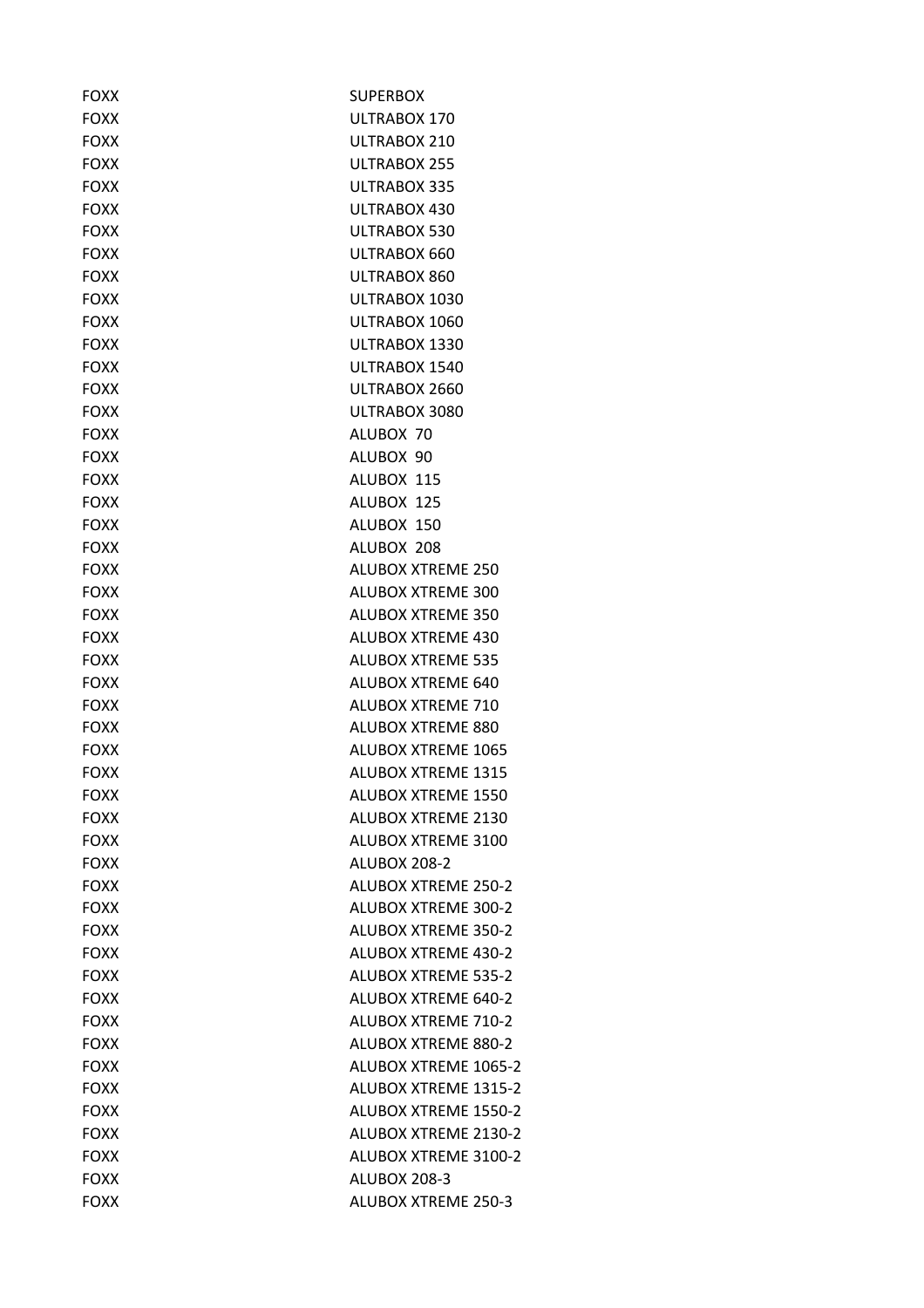| <b>FOXX</b>     | ALUBOX XTREME 300-3         |
|-----------------|-----------------------------|
| <b>FOXX</b>     | ALUBOX XTREME 350-3         |
| <b>FOXX</b>     | <b>ALUBOX XTREME 430-3</b>  |
| <b>FOXX</b>     | <b>ALUBOX XTREME 535-3</b>  |
| <b>FOXX</b>     | <b>ALUBOX XTREME 640-3</b>  |
| <b>FOXX</b>     | <b>ALUBOX XTREME 710-3</b>  |
| <b>FOXX</b>     | <b>ALUBOX XTREME 880-3</b>  |
| <b>FOXX</b>     | ALUBOX XTREME 1065-3        |
| <b>FOXX</b>     | <b>ALUBOX XTREME 1315-3</b> |
| <b>FOXX</b>     | <b>ALUBOX XTREME 1550-3</b> |
| <b>FOXX</b>     | ALUBOX XTREME 2130-3        |
| <b>FOXX</b>     | ALUBOX XTREME 3100-3        |
| <b>FOXX</b>     | ALUBOX 208-4                |
| <b>FOXX</b>     | <b>ALUBOX XTREME 250-4</b>  |
| <b>FOXX</b>     | <b>ALUBOX XTREME 300-4</b>  |
| <b>FOXX</b>     | <b>ALUBOX XTREME 350-4</b>  |
| <b>FOXX</b>     | ALUBOX XTREME 430-4         |
| <b>FOXX</b>     | <b>ALUBOX XTREME 535-4</b>  |
| <b>FOXX</b>     | ALUBOX XTREME 640-4         |
| <b>FOXX</b>     | ALUBOX XTREME 710-4         |
| <b>FOXX</b>     | <b>ALUBOX XTREME 880-4</b>  |
| <b>FOXX</b>     | ALUBOX XTREME 1065-4        |
| <b>FOXX</b>     | ALUBOX XTREME 1315-4        |
| <b>FOXX</b>     | ALUBOX XTREME 1550-4        |
| <b>FOXX</b>     | ALUBOX XTREME 2130-4        |
| <b>FOXX</b>     | ALUBOX XTREME 3100-4        |
| <b>FOXX</b>     | ALUBOX 208-5                |
| <b>FOXX</b>     | <b>ALUBOX XTREME 250-5</b>  |
| <b>FOXX</b>     | <b>ALUBOX XTREME 300-5</b>  |
| <b>FOXX</b>     | <b>ALUBOX XTREME 350-5</b>  |
| <b>FOXX</b>     | <b>ALUBOX XTREME 430-5</b>  |
| <b>FOXX</b>     | <b>ALUBOX XTREME 535-5</b>  |
| <b>FOXX</b>     | <b>ALUBOX XTREME 640-5</b>  |
| <b>FOXX</b>     | ALUBOX XTREME 710-5         |
| <b>FOXX</b>     | <b>ALUBOX XTREME 880-5</b>  |
| <b>FOXX</b>     | ALUBOX XTREME 1065-5        |
| <b>FOXX</b>     | ALUBOX XTREME 1315-5        |
| <b>FOXX</b>     | ALUBOX XTREME 1550-5        |
| <b>FOXX</b>     | ALUBOX XTREME 2130-5        |
| <b>FOXX</b>     | ALUBOX XTREME 3100-5        |
| <b>IMMERGAS</b> | <b>VICTRIX PRO 2 - 35</b>   |
| <b>IMMERGAS</b> | VICTRIX PRO 2 - 55          |
|                 |                             |
| <b>IMMERGAS</b> | VICTRIX PRO 2 - 68          |
| <b>IMMERGAS</b> | <b>VICTRIX PRO 2 - 80</b>   |
| <b>IMMERGAS</b> | VICTRIX PRO 2 - 100         |
| <b>IMMERGAS</b> | VICTRIX PRO 2 - 120         |
| <b>IMMERGAS</b> | <b>ARES TEC - 150</b>       |
| <b>IMMERGAS</b> | <b>ARES TEC - 200</b>       |
| <b>IMMERGAS</b> | <b>ARES TEC - 250</b>       |
| <b>IMMERGAS</b> | ARES TEC - 300              |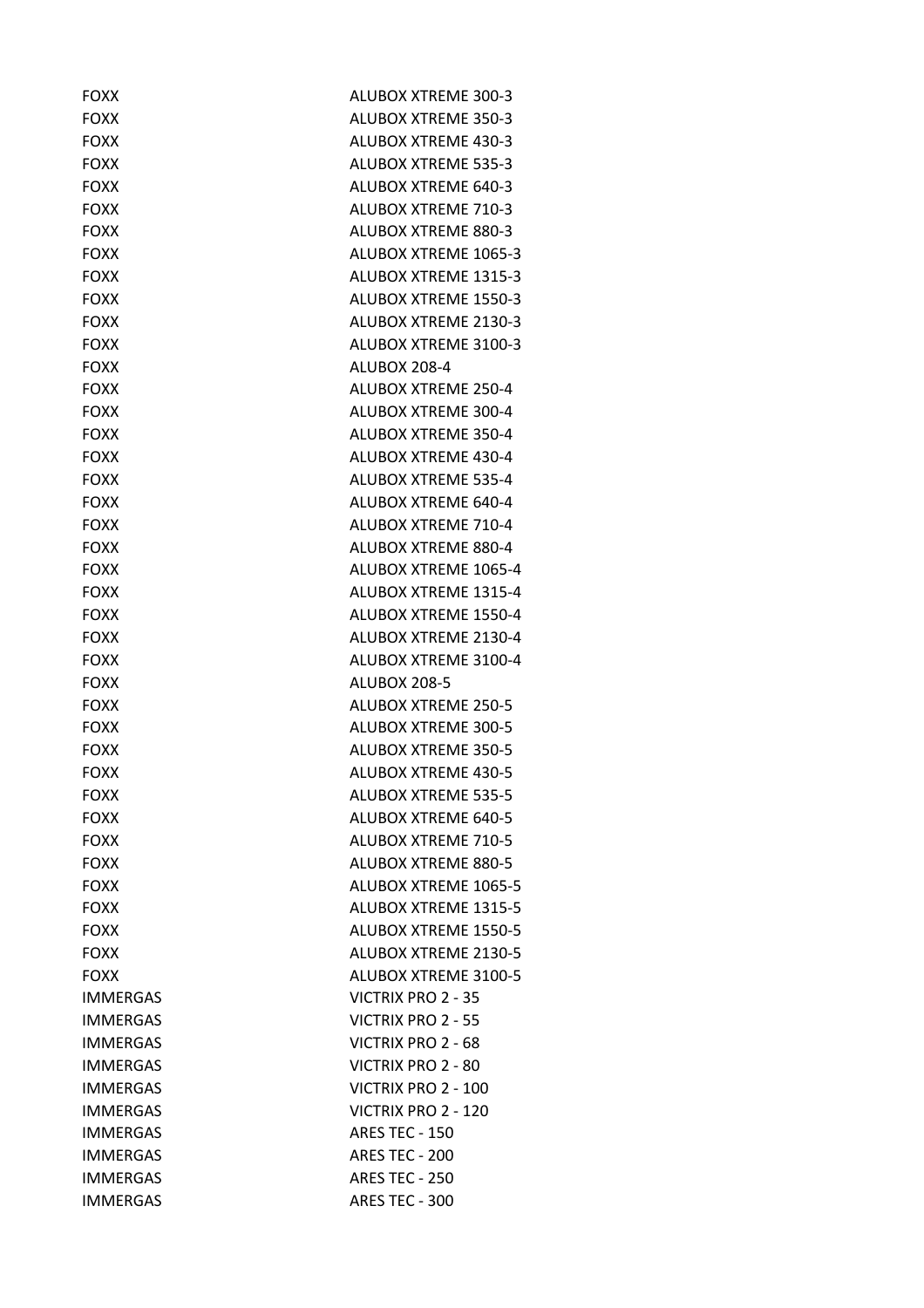| <b>ARES TEC - 350</b>    |
|--------------------------|
| ARES TEC - 440           |
| <b>ARES TEC - 550</b>    |
| <b>ARES TEC - 660</b>    |
| <b>ARES TEC - 770</b>    |
| ARES TEC - 900           |
| <b>ARES PRO - 150</b>    |
| <b>ARES PRO - 230</b>    |
| <b>ARES PRO - 300</b>    |
| <b>ARES PRO - 348</b>    |
| <b>ARES PRO - 400</b>    |
| <b>ARES PRO - 500</b>    |
| ARES PRO - 600           |
| <b>MYTO COND PLUS 25</b> |
| <b>MYTO COND PLUS 30</b> |
| <b>MYTO COND PLUS 35</b> |
| MIA COND PLUS 25         |
| MIA COND PLUS 30         |
| MARE 35                  |
| MARE 55                  |
| MARE 69                  |
| MARE 95                  |
| <b>MARE 115</b>          |
| <b>MARE II 115</b>       |
| <b>MARE II 150</b>       |
| <b>MARE II 200</b>       |
| <b>MARE II 240</b>       |
| <b>MARE II 280</b>       |
| GAS 210 ECO PRO 120      |
| GAS 210 ECO PRO 160      |
| GAS 210 ECO PRO 200      |
| GAS 220 ACE 160          |
| GAS 220 ACE 200          |
| GAS 220 ACE 250          |
| GAS 220 ACE 300          |
| GAS 310 ECO PRO 285      |
| GAS 310 ECO PRO 355      |
| GAS 310 ECO PRO 430      |
| GAS 310 ECO PRO 500      |
| GAS 310 ECO PRO 575      |
| GAS 310 ECO PRO 650      |
| GAS 320 ACE 285          |
| GAS 320 ACE 355          |
| GAS 320 ACE 430          |
| GAS 320 ACE 500          |
| GAS 320 ACE 575          |
|                          |
| GAS 320 ACE 650          |
| GAS 610 ECO PRO 570      |
| GAS 610 ECO PRO 710      |
|                          |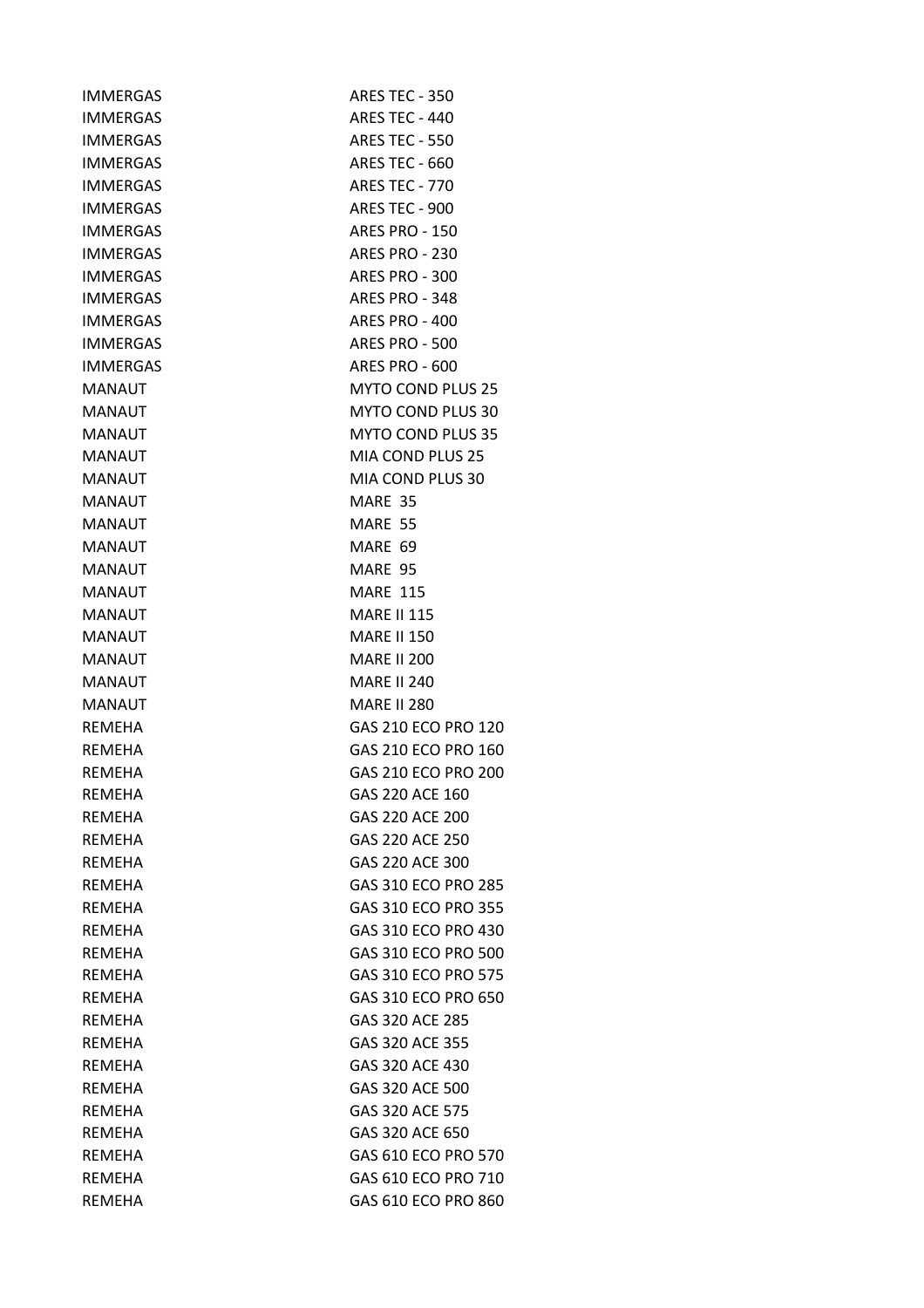| REMEHA        | GAS 610 ECO PRO 1000                        |
|---------------|---------------------------------------------|
| <b>REMEHA</b> | GAS 610 ECO PRO 1150                        |
| REMEHA        | GAS 610 ECO PRO 1300                        |
| REMEHA        | GAS 620 ACE 570                             |
| <b>REMEHA</b> | GAS 620 ACE 710                             |
| <b>REMEHA</b> | GAS 620 ACE 860                             |
| <b>REMEHA</b> | GAS 620 ACE 1000                            |
| <b>REMEHA</b> | GAS 620 ACE 1150                            |
| <b>REMEHA</b> | GAS 620 ACE 1300                            |
| REMEHA        | GAS 110 ECO 65                              |
| <b>REMEHA</b> | GAS 110 ECO 115                             |
| <b>SIME</b>   | Murelle HM Plus 25                          |
| <b>SIME</b>   | Murelle HM Plus 30                          |
| <b>SIME</b>   | Murelle HM Plus 35                          |
| <b>SIME</b>   | Murelle HM Plus 30 T                        |
| <b>SIME</b>   | Murelle HT 25                               |
| <b>SIME</b>   | Murelle HT 30                               |
| <b>SIME</b>   | Murelle HT 35                               |
| <b>SIME</b>   | Murelle HT 25 T                             |
| <b>SIME</b>   | Murelle HT 35 T                             |
| <b>SIME</b>   | Alu HE 116                                  |
| <b>SIME</b>   | <b>Alu HE 160</b>                           |
| <b>SIME</b>   | <b>Alu HE 200</b>                           |
| <b>SIME</b>   | <b>Alu HE 240</b>                           |
| <b>SIME</b>   | <b>Alu HE 280</b>                           |
| <b>SIME</b>   | Alu HE 80                                   |
| <b>SIME</b>   | Alu PLUS HE 1100                            |
| <b>SIME</b>   | Alu PLUS HE 360                             |
| <b>SIME</b>   | Alu PLUS HE 720                             |
| <b>SIME</b>   | Atlantis Hm 30 T SP. ErP                    |
| <b>SIME</b>   | Atlantis Hm 30 T. ErP                       |
| <b>SIME</b>   | Atlantis Hm 30/110. ErP                     |
| <b>SIME</b>   | Atlantis Hm 30/300. ErP                     |
| <b>SIME</b>   | Atlantis Hm 30/50. ErP                      |
| <b>SIME</b>   | Brava Slim HE 25 ErP                        |
| <b>SIME</b>   | Brava Slim HE 25 T ErP                      |
| <b>SIME</b>   | Brava Slim HE 25/55 ErP                     |
| <b>SIME</b>   | Brava Slim HE 30 ErP                        |
| <b>SIME</b>   | Brava Slim HE 30/55 ErP                     |
| <b>SIME</b>   | Brava Slim HE 35 ErP                        |
| <b>SIME</b>   | Brava Slim HE 40 ErP                        |
| <b>SIME</b>   | Kombi solar HE 30                           |
| <b>SIME</b>   | Mistral HE 32 ErP                           |
| <b>SIME</b>   | Mistral HE 32/110 ErP                       |
| <b>SIME</b>   | Mistral HE 32/50 ErP                        |
| <b>SIME</b>   | Murelle Equipe 100 BOX ErP                  |
| <b>SIME</b>   | Murelle Equipe 100 BOX ErP. Vers. Aligerado |
| <b>SIME</b>   | Murelle Equipe 100 ErP                      |
| <b>SIME</b>   | Murelle Equipe 110 BOX ErP                  |
| <b>SIME</b>   | Murelle Equipe 140 BOX ErP                  |
|               |                                             |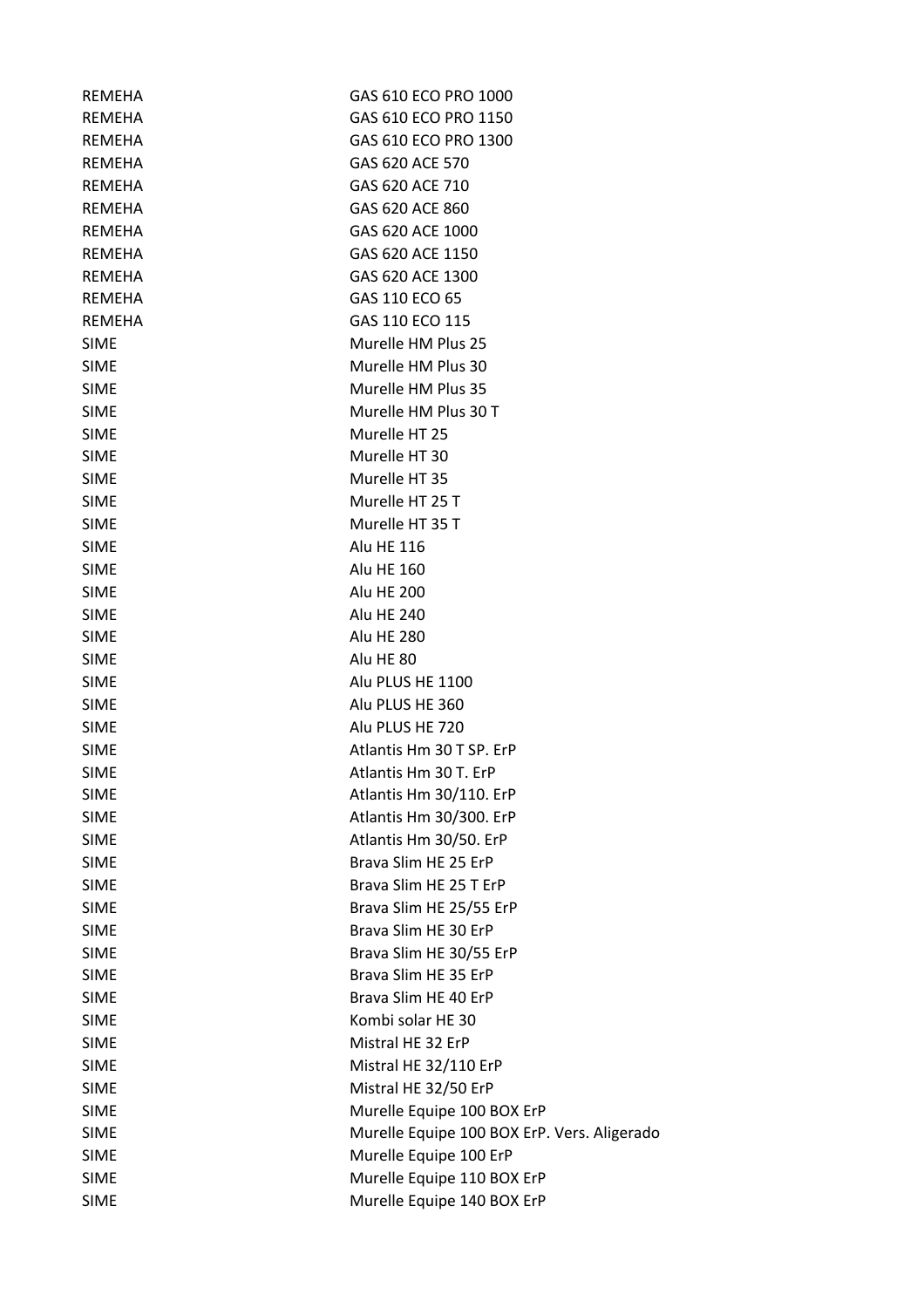| <b>SIME</b>                | Murelle Equipe 140 ErP                       |
|----------------------------|----------------------------------------------|
| <b>SIME</b>                | Murelle Equipe 150 BOX ErP                   |
| <b>SIME</b>                | Murelle Equipe 150 BOX ErP. Vers. Aligerado  |
| <b>SIME</b>                | Murelle Equipe 150 ErP                       |
| <b>SIME</b>                | Murelle Equipe 220 BOX ErP                   |
| <b>SIME</b>                | Murelle Equipe 220 BOX ErP. Vers. Aligerado  |
| <b>SIME</b>                | Murelle Equipe 220 ErP                       |
| <b>SIME</b>                | Murelle Equipe 280 BOX ErP                   |
| <b>SIME</b>                | Murelle Equipe 280 ErP                       |
| <b>SIME</b>                | Murelle Equipe 330 BOX ErP                   |
| <b>SIME</b>                | Murelle Equipe 330 BOX ErP. Vers. Aligerado  |
| <b>SIME</b>                | Murelle Equipe 330 ErP                       |
| <b>SIME</b>                | Murelle Equipe 370 BOX ErP                   |
| <b>SIME</b>                | Murelle Equipe 370 ErP                       |
| <b>SIME</b>                | Murelle Equipe 440 BOX ErP                   |
| <b>SIME</b>                | Murelle Equipe 440 BOX ErP. Vers. Aligerado  |
| <b>SIME</b>                | Murelle Equipe 440 ErP                       |
| <b>SIME</b>                | Murelle Equipe 50 BOX ErP                    |
| <b>SIME</b>                | Murelle Equipe 550 BOX ErP                   |
| <b>SIME</b>                | Murelle Equipe 550 BOX ErP. Vers. Aligerado  |
| <b>SIME</b>                | Murelle Equipe 550 ErP                       |
| <b>SIME</b>                | Murelle Equipe 660 BOX ErP                   |
| <b>SIME</b>                | Murelle Equipe 660 ErP                       |
| <b>SIME</b>                | Murelle Equipe 70 BOX ErP                    |
| <b>SIME</b>                | Murelle Equipe 70 ErP                        |
| <b>SIME</b>                | Murelle HE 110 R. ErP                        |
|                            | Murelle HE 12 T. ErP                         |
| <b>SIME</b><br><b>SIME</b> | Murelle HE 25, ErP                           |
|                            | Murelle HE 25 T. ErP                         |
| <b>SIME</b>                |                                              |
| <b>SIME</b>                | Murelle HE 25/55. ErP<br>Murelle HE 30. ErP  |
| <b>SIME</b>                |                                              |
| <b>SIME</b>                | Murelle HE 30/55. ErP<br>Murelle HE 30T. ErP |
| <b>SIME</b>                |                                              |
| <b>SIME</b>                | Murelle HE 35 R. ErP                         |
| <b>SIME</b>                | Murelle HE 35. ErP                           |
| <b>SIME</b>                | Murelle HE 35T. ErP                          |
| <b>SIME</b>                | Murelle HE 50 R. ErP                         |
| <b>SIME</b>                | Murelle HE 70 R. ErP                         |
| <b>SIME</b>                | Murelle HM 25                                |
| <b>SIME</b>                | Murelle HM 25 T                              |
| <b>SIME</b>                | Murelle HM 30                                |
| <b>SIME</b>                | Murelle HM 35                                |
| <b>SIME</b>                | Murelle HM 35 T                              |
| <b>SIME</b>                | Open Solar HE 25 ErP                         |
| <b>SIME</b>                | Open Solar HE 30 ErP                         |
| <b>SIME</b>                | Planet HE 25.ErP                             |
| <b>SIME</b>                | Planet HE 30.ErP                             |
| <b>SIME</b>                | Planet HE 35.ErP                             |
| <b>SIME</b>                | Practika HE 25. ErP                          |
| <b>SIME</b>                | Practika HE 30. ErP                          |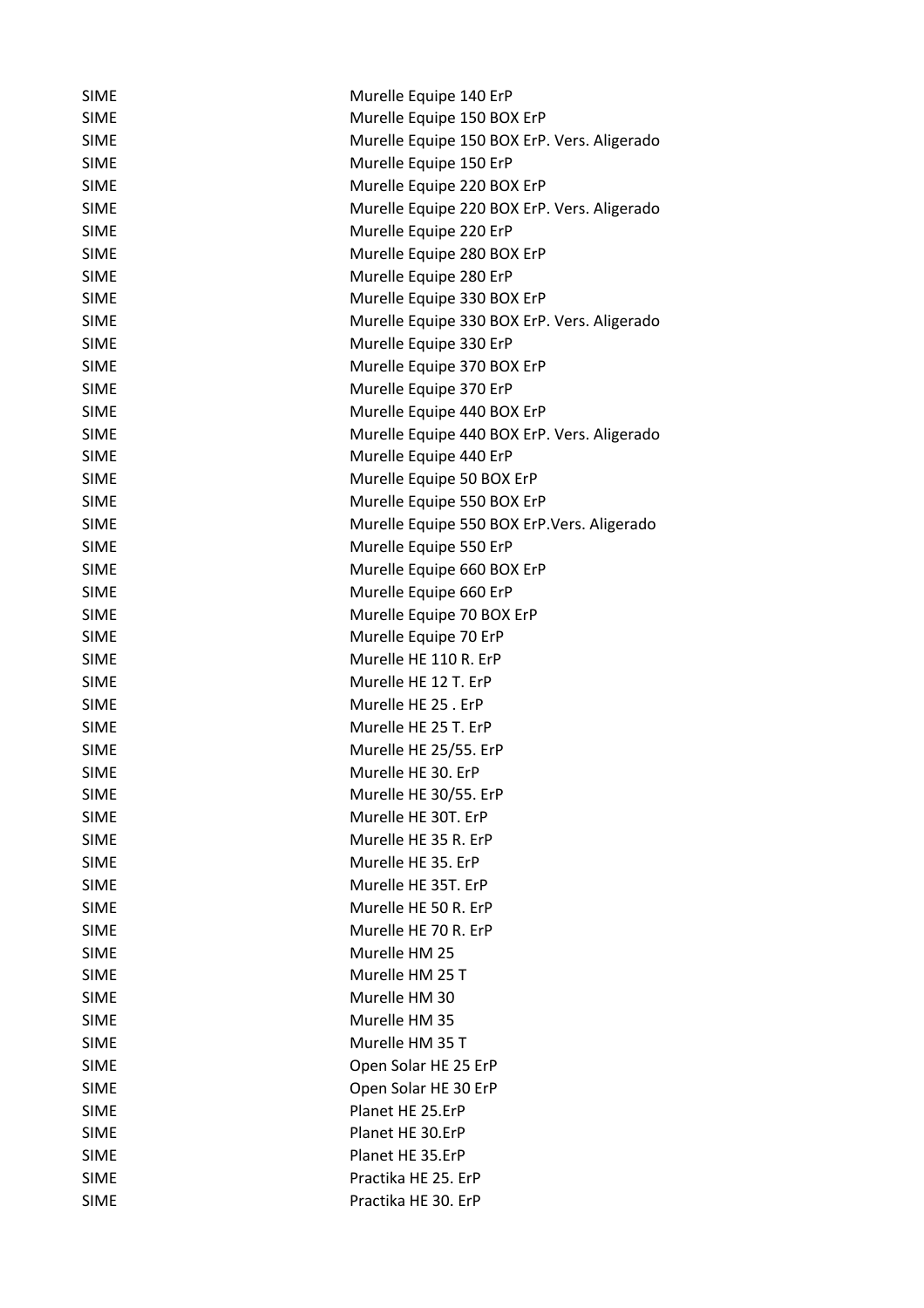SIME Vera HE 25. ErP

SIME Vera HE 30. ErP VIESSMANN VITOCROSSAL 100 CIB - 80 VIESSMANN VITOCROSSAL 100 CIB - 120 VIESSMANN VITOCROSSAL 100 CIB - 160 VIESSMANN VITOCROSSAL 100 CIB - 200 VIESSMANN VITOCROSSAL 100 CIB - 240 VIESSMANN VITOCROSSAL 100 CIB - 240 (DOBLE) VIESSMANN VITOCROSSAL 100 CIB - 280 VIESSMANN VITOCROSSAL 100 CIB - 318 VIESSMANN VITOCROSSAL 100 CIB - 320 (DOBLE) VIESSMANN VITOCROSSAL 100 CIB - 400 (DOBLE) VIESSMANN VITOCROSSAL 100 CIB- 480 (DOBLE) VIESSMANN VITOCROSSAL 100 CIB - 560 (DOBLE) VIESSMANN VITOCROSSAL 100 CIB - 636 (DOBLE) VIESSMANN VITOCROSSAL 200 CM2 - 1000 (DOBLE) VIESSMANN VITOCROSSAL 200 CM2 - 1240 (DOBLE) VIESSMANN VITOCROSSAL 200 CM2 - 400 VIESSMANN VITOCROSSAL 200 CM2 - 500 VIESSMANN VITOCROSSAL 200 CM2 - 620 VIESSMANN VITOCROSSAL 200 CM2 - 800 (DOBLE) VIESSMANN VITOCROSSAL 200 CM2C 115 VIESSMANN VITOCROSSAL 200 CM2C 142 VIESSMANN VITOCROSSAL 200 CM2C 174 (DOBLE) VIESSMANN VITOCROSSAL 200 CM2C 186 VIESSMANN VITOCROSSAL 200 CM2C 230 (DOBLE) VIESSMANN VITOCROSSAL 200 CM2C 246 VIESSMANN VITOCROSSAL 200 CM2C 284 (DOBLE) VIESSMANN VITOCROSSAL 200 CM2C 311 VIESSMANN VITOCROSSAL 200 CM2C 372 (DOBLE) VIESSMANN VITOCROSSAL 200 CM2C 492 (DOBLE) VIESSMANN VITOCROSSAL 200 CM2C 622 (DOBLE) VIESSMANN VITOCROSSAL 200 CM2C 87 VIESSMANN VITOCROSSAL 200 CRU - 800 VIESSMANN VITOCROSSAL 200 CRU -1000 VIESSMANN VITOCROSSAL 300 CR3B - 1100 VIESSMANN VITOCROSSAL 300 CR3B - 1400 VIESSMANN VITOCROSSAL 300 CR3B - 787 VIESSMANN VITOCROSSAL 300 CR3B - 978 VIESSMANN VITOCROSSAL 300 CT3B 187 VIESSMANN VITOCROSSAL 300 CT3B 248 VIESSMANN VITOCROSSAL 300 CT3B 314 VIESSMANN VITOCROSSAL 300 CT3B 408 VIESSMANN VITOCROSSAL 300 CT3B 508 VIESSMANN VITOCROSSAL 300 CT3B 635 VIESSMANN Vitodens 200-W B2HA 120 VIESSMANN Vitodens 200-W B2HA 150 VIESSMANN Vitodens 200-W B2HA 49 VIESSMANN Vitodens 200-W B2HA 60 VIESSMANN Vitodens 200-W B2HA 69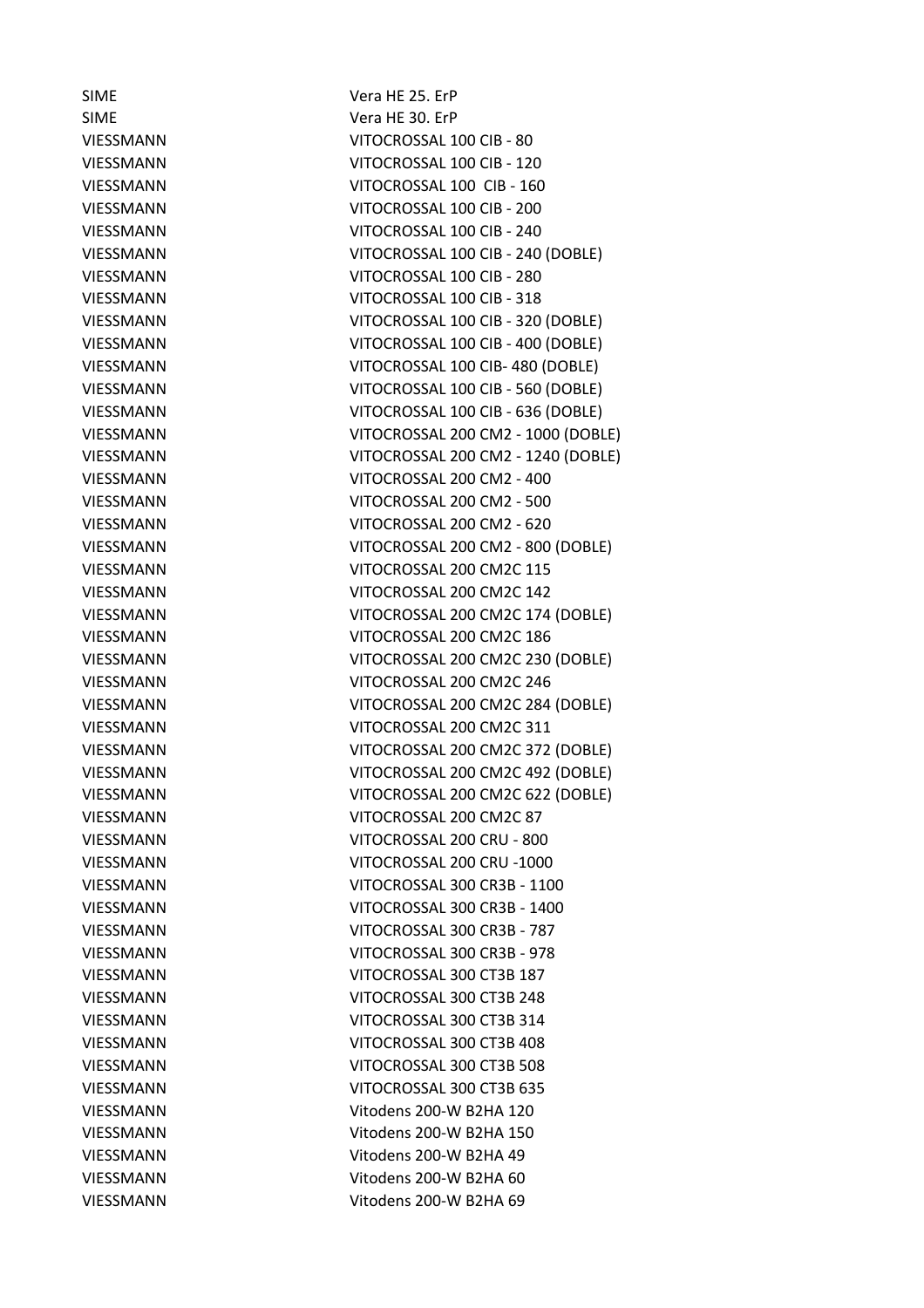| <b>VIESSMANN</b> | Vitodens 200-W B2HA 80 |
|------------------|------------------------|
| <b>VIESSMANN</b> | Vitodens 200-W B2HA 99 |
| <b>VIESSMANN</b> | Vitodens 200-W B2HB 26 |
| VIESSMANN        | Vitodens 200-W B2HB 35 |
| <b>VIESSMANN</b> | Vitodens 200-W B2KB 26 |
| <b>VIESSMANN</b> | Vitodens 200-W B2KB 35 |
| <b>WOLF</b>      | <b>CGB 100</b>         |
| <b>WOLF</b>      | CGB <sub>35</sub>      |
| <b>WOLF</b>      | <b>CGB 50</b>          |
| <b>WOLF</b>      | CGB <sub>68</sub>      |
| <b>WOLF</b>      | CGB <sub>75</sub>      |
| <b>WOLF</b>      | CGB-2 14               |
| <b>WOLF</b>      | CGB-2 20               |
| <b>WOLF</b>      | CGB-2 24               |
| <b>WOLF</b>      | <b>CGB-2K20</b>        |
| <b>WOLF</b>      | <b>CGB-2K24</b>        |
| <b>WOLF</b>      | CGB-K 40-35            |
| <b>WOLF</b>      | CGS-2 14/120L          |
| <b>WOLF</b>      | CGS-2 14/150R          |
| <b>WOLF</b>      | CGS-2 20/150R          |
| <b>WOLF</b>      | CGS-2 20/160L          |
| <b>WOLF</b>      | CGS-2 24/150R          |
| <b>WOLF</b>      | CGS-2 24/200L          |
| <b>WOLF</b>      | CGW-2 14/100L          |
| <b>WOLF</b>      | CGW-2 20/120L          |
| <b>WOLF</b>      | CGW-2 24/140L          |
| <b>WOLF</b>      | <b>FGB 24</b>          |
| <b>WOLF</b>      | <b>FGB 28</b>          |
| <b>WOLF</b>      | <b>FGB 35</b>          |
| <b>WOLF</b>      | <b>FGB-K 24</b>        |
| <b>WOLF</b>      | <b>FGB-K28</b>         |
| <b>WOLF</b>      | <b>FGB-K35</b>         |
| <b>WOLF</b>      | MGK-2 800              |
| <b>WOLF</b>      | MGK-2 1000             |
| <b>WOLF</b>      | MGK-2 1000K            |
| <b>WOLF</b>      | MGK-2 1050K            |
| <b>WOLF</b>      | MGK-2 1100K            |
| <b>WOLF</b>      | MGK-2 1170K            |
| <b>WOLF</b>      | MGK-2 1200K            |
| <b>WOLF</b>      | <b>MGK-2 1250K</b>     |
| <b>WOLF</b>      | MGK-2 1260K            |
| <b>WOLF</b>      | MGK-2 130              |
| <b>WOLF</b>      | MGK-2 1410K            |
| <b>WOLF</b>      | <b>MGK-2 1500K</b>     |
| <b>WOLF</b>      | MGK-2 1560K            |
| <b>WOLF</b>      | MGK-2 1600K            |
| <b>WOLF</b>      | MGK-2 1650K            |
| <b>WOLF</b>      | MGK-2 170              |
| <b>WOLF</b>      | <b>MGK-2 1880K</b>     |
| <b>WOLF</b>      | MGK-2 1890K            |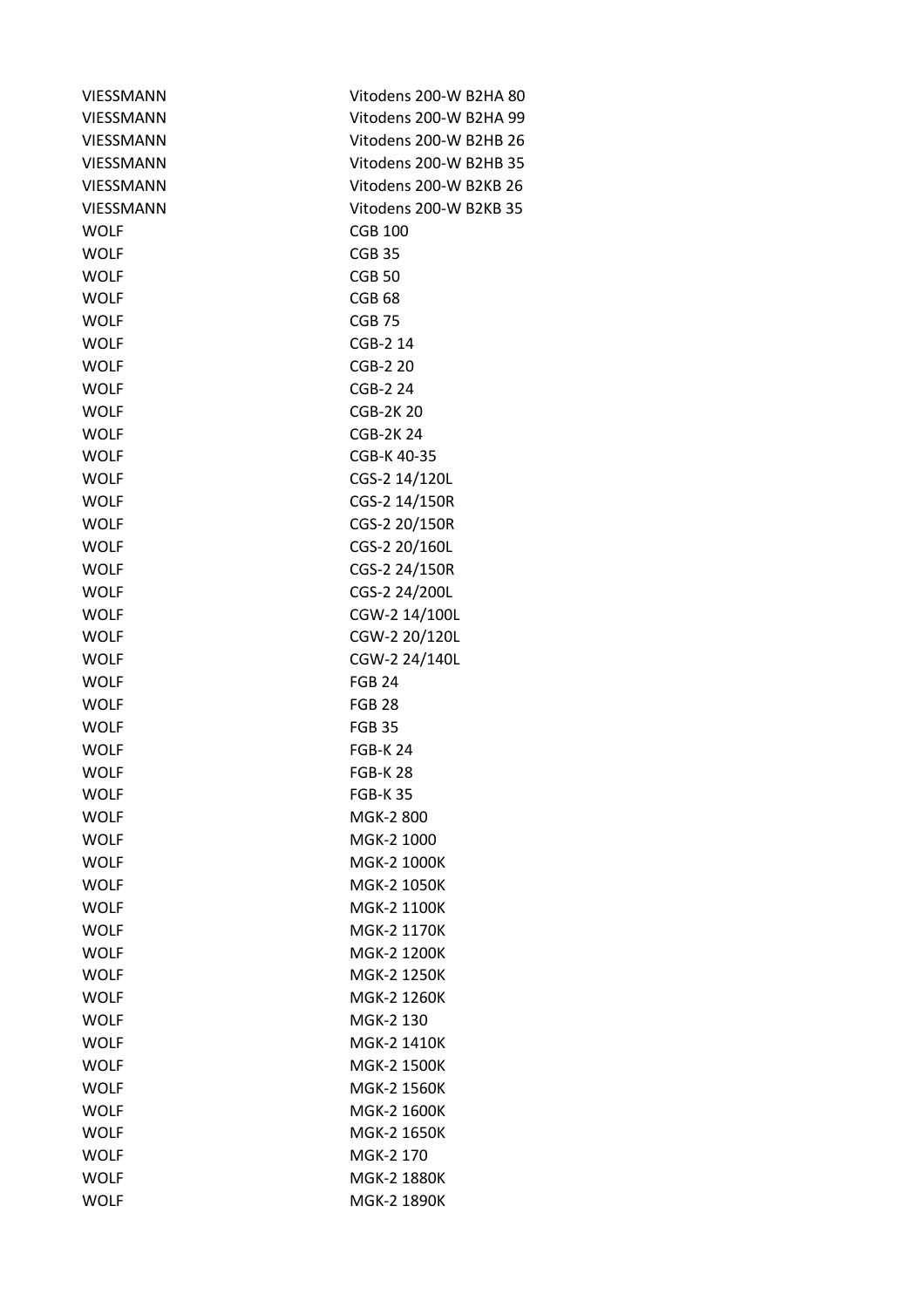| WOLF        | MGK-2 1950K             |
|-------------|-------------------------|
| <b>WOLF</b> | MGK-2 2000K             |
| <b>WOLF</b> | MGK-2 210               |
| <b>WOLF</b> | <b>MGK-2 2200K</b>      |
| <b>WOLF</b> | <b>MGK-2 2350K</b>      |
| <b>WOLF</b> | <b>MGK-2 2400K</b>      |
| <b>WOLF</b> | MGK-2 250               |
| <b>WOLF</b> | <b>MGK-2 2520K</b>      |
| <b>WOLF</b> | <b>MGK-2 2750K</b>      |
| <b>WOLF</b> | MGK-2 300               |
| <b>WOLF</b> | <b>MGK-2 3000K</b>      |
| <b>WOLF</b> | <b>MGK-2 3150K</b>      |
| <b>WOLF</b> | <b>MGK-2 3200K</b>      |
| <b>WOLF</b> | MGK-2 390               |
| <b>WOLF</b> | MGK-2 4000K             |
| <b>WOLF</b> | <b>MGK-2 420K</b>       |
| <b>WOLF</b> | MGK-2470                |
| WOLF        | <b>MGK-2 5000K</b>      |
| <b>WOLF</b> | <b>MGK-2 500K</b>       |
| <b>WOLF</b> | <b>MGK-2 510K</b>       |
| <b>WOLF</b> | <b>MGK-2 520K</b>       |
| <b>WOLF</b> | MGK-2 550               |
|             |                         |
| <b>WOLF</b> | <b>MGK-2 600K</b>       |
| <b>WOLF</b> | MGK-2 630               |
| <b>WOLF</b> | <b>MGK-2 630K</b>       |
| <b>WOLF</b> | <b>MGK-2 650K</b>       |
| <b>WOLF</b> | <b>MGK-2 680K</b>       |
| <b>WOLF</b> | <b>MGK-2 750K</b>       |
| <b>WOLF</b> | <b>MGK-2 780K</b>       |
| WOLF        | <b>MGK-2 840K</b>       |
| <b>WOLF</b> | <b>MGK-2 850K</b>       |
| <b>WOLF</b> | <b>MGK-2 900K</b>       |
| WOLF        | MGK-2 940K              |
| <b>WOLF</b> | RENDAMAX R3601SB EVO    |
| <b>WOLF</b> | RENDAMAX R3602SB EVO    |
| <b>WOLF</b> | RENDAMAX R3603SB EVO    |
| WOLF        | RENDAMAX R3604SB EVO    |
| <b>WOLF</b> | RENDAMAX R3605SB EVO    |
| <b>WOLF</b> | RENDAMAX R3606SB EVO    |
| <b>WOLF</b> | RENDAMAX R3607SB EVO    |
| <b>WOLF</b> | RENDAMAX R3608SB EVO    |
| WOLF        | RENDAMAX R3609SB EVO    |
| <b>WOLF</b> | RENDAMAX R3610SB EVO    |
| WOLF        | RENDAMAX R40 EVO 100    |
| <b>WOLF</b> | RENDAMAX R40 EVO 120    |
| <b>WOLF</b> | RENDAMAX R40 EVO 140    |
| WOLF        | RENDAMAX R40 EVO 60     |
| <b>WOLF</b> | RENDAMAX R40 EVO 70     |
| WOLF        | RENDAMAX R40 EVO 80     |
| <b>WOLF</b> | RENDAMAX R40 EVO IP 100 |
|             |                         |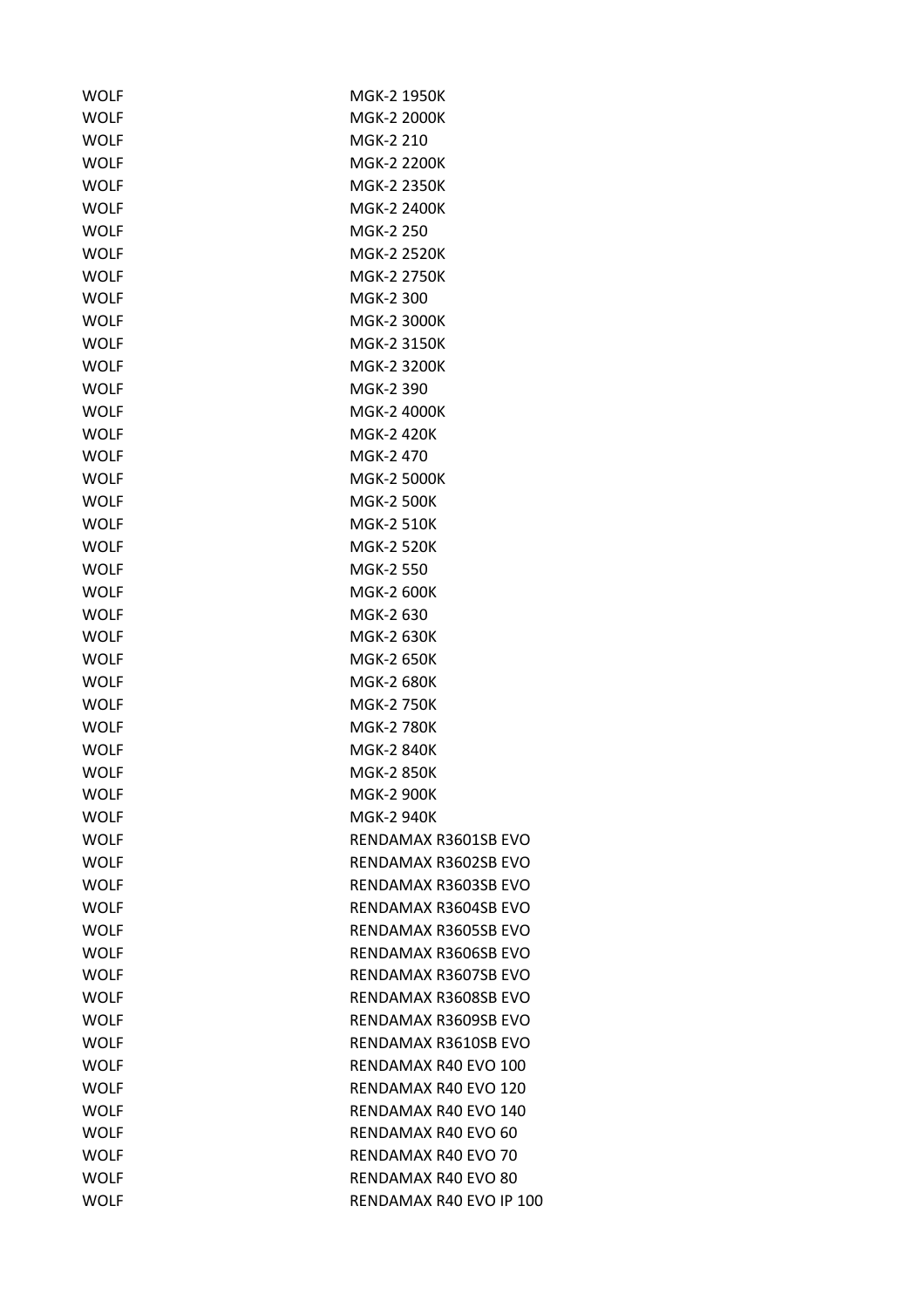| <b>WOLF</b>  | RENDAMAX R40 EVO IP 120    |
|--------------|----------------------------|
| <b>WOLF</b>  | RENDAMAX R40 EVO IP 140    |
| <b>WOLF</b>  | RENDAMAX R40 EVO IP 60     |
| <b>WOLF</b>  | RENDAMAX R40 EVO IP 70     |
| <b>WOLF</b>  | RENDAMAX R40 EVO IP 80     |
| <b>WOLF</b>  | RENDAMAX R601 EVO          |
| <b>WOLF</b>  | RENDAMAX R602 EVO          |
| <b>WOLF</b>  | RENDAMAX R603 EVO          |
| <b>WOLF</b>  | RENDAMAX R604 EVO          |
| <b>WOLF</b>  | RENDAMAX R605 EVO          |
| <b>WOLF</b>  | RENDAMAX R606 EVO          |
| <b>WOLF</b>  | RENDAMAX R607 EVO          |
| <b>WOLF</b>  | RENDAMAX R601 EVO IP       |
| <b>WOLF</b>  | RENDAMAX R602 EVO IP       |
| <b>WOLF</b>  | RENDAMAX R603 EVO IP       |
| <b>WOLF</b>  | RENDAMAX R604 EVO IP       |
| <b>WOLF</b>  | RENDAMAX R605 EVO IP       |
| <b>WOLF</b>  | RENDAMAX R606 EVO IP       |
| <b>WOLF</b>  | RENDAMAX R607 EVO IP       |
| <b>WOLF</b>  | RENDAMAX R601 EVO IND      |
| <b>WOLF</b>  | RENDAMAX R602 EVO IND      |
| <b>WOLF</b>  | RENDAMAX R603 EVO IND      |
| <b>WOLF</b>  | RENDAMAX R604 EVO IND      |
| <b>WOLF</b>  | RENDAMAX R605 EVO IND      |
| <b>WOLF</b>  | RENDAMAX R606 EVO IND      |
| <b>WOLF</b>  | RENDAMAX R607 EVO IND      |
| <b>YGNIS</b> | CONDENSINOX 2/3T 100       |
| <b>YGNIS</b> | CONDENSINOX 2/3T 70        |
| <b>YGNIS</b> | CONDENSINOX 2/3T 40        |
| YGNIS        | CONDENSINOX 2/3T 60        |
| <b>YGNIS</b> | CONDENSINOX 2/3T 80        |
| <b>YGNIS</b> | LR 23 + TOTALECO Nº7 630   |
| YGNIS        | LR 24 + TOTALECO Nº7 _ 700 |
| YGNIS        | LR 25 + TOTALECO Nº7 800   |
| <b>YGNIS</b> | LR 26 + TOTALECO Nº7 _ 895 |
| <b>YGNIS</b> | LR 27 + TOTALECO 10 _ 1150 |
| <b>YGNIS</b> | LR 28 + TOTALECO 10 _ 1300 |
| <b>YGNIS</b> | LR 29 + TOTALECO 10 _ 1650 |
| <b>YGNIS</b> | LR 30 + TOTALECO 18 _ 1900 |
| <b>YGNIS</b> | LR 31 + TOTALECO 24 _ 2500 |
| <b>YGNIS</b> | LR 32 + TOTALECO 32 _ 3000 |
| YGNIS        | LRK 23 _ 4T 630            |
| <b>YGNIS</b> | LRK 24 4T 700              |
| YGNIS        | LRK 25 _ 4T 800            |
| <b>YGNIS</b> | LRK 26 4T 895              |
| YGNIS        | LRK 27 4T 1150             |
| YGNIS        | LRK 28 _ 4T 1300           |
| <b>YGNIS</b> | LRK 29 4T 1650             |
| <b>YGNIS</b> | LRK 30 _ 4T 1900           |
| <b>YGNIS</b> | LRK 31 _ 4T 2500           |
|              |                            |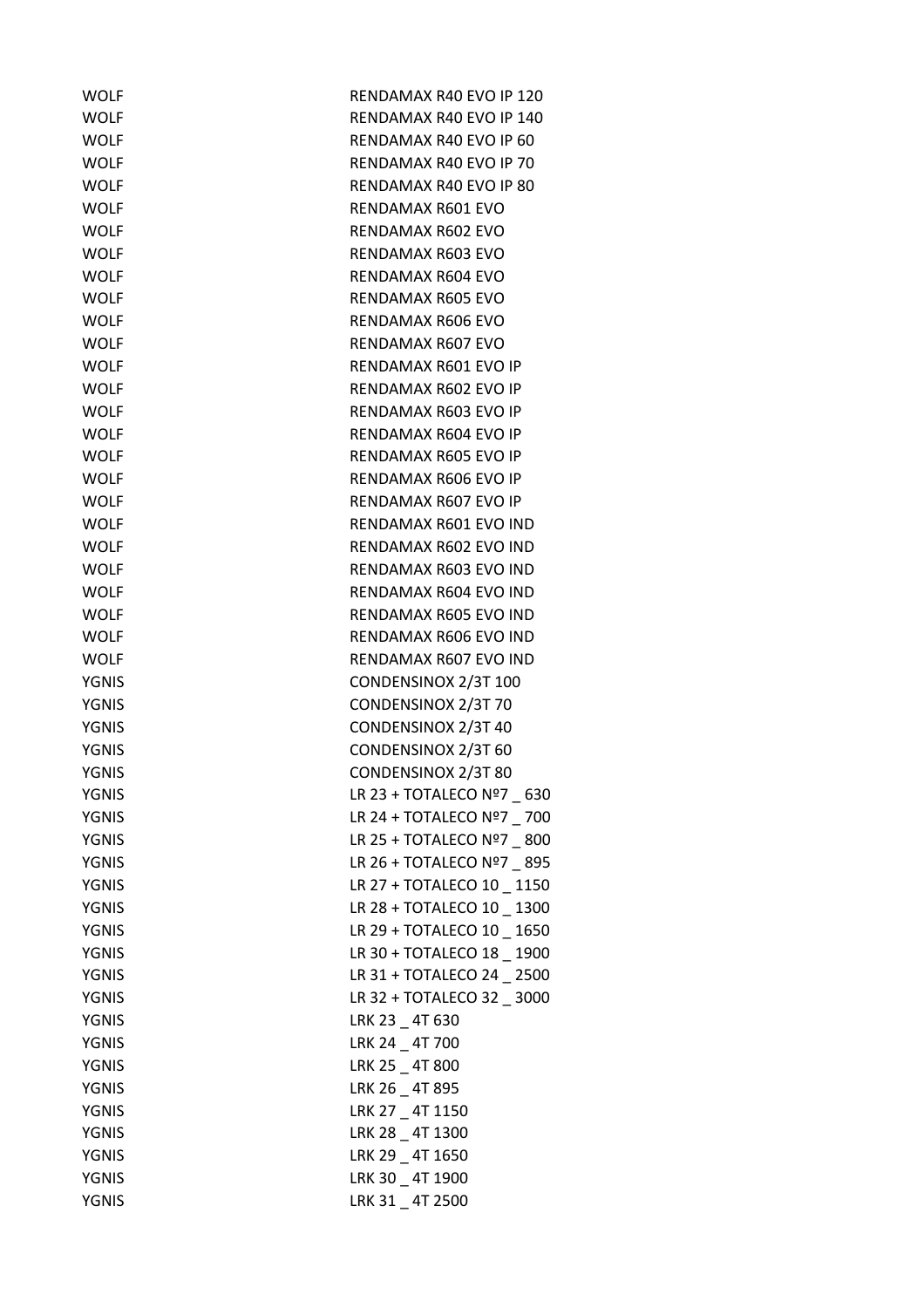| <b>YGNIS</b> | LRK 32 _ 4T 3000             |
|--------------|------------------------------|
| <b>YGNIS</b> | LRK NT 23 _ 630              |
| <b>YGNIS</b> | LRK NT 24 _ 700              |
| <b>YGNIS</b> | LRK NT 25 _ 800              |
| <b>YGNIS</b> | LRK NT 26 _ 895              |
| YGNIS        | LRR 47 + TOTALECO 10 _ 1150  |
| <b>YGNIS</b> | LRR 48 + TOTALECO 10 _ 1400  |
| <b>YGNIS</b> | LRR 49 + TOTALECO 18 _ 1650  |
| <b>YGNIS</b> | LRR 50 + TOTALECO 18 _ 2000  |
| <b>YGNIS</b> | LRR 51 + TOTALECO 24 2500    |
| YGNIS        | LRR 52 + TOTALECO 32 _ 3000  |
| <b>YGNIS</b> | LRR 53 + TOTALECO 42 3800    |
| <b>YGNIS</b> | LRR 54 + TOTALECO 42 4500    |
| <b>YGNIS</b> | LRR 55+TOTALECO 56 5400      |
| <b>YGNIS</b> | LRR 56 + TOTALECO 56 6300    |
| <b>YGNIS</b> | SANIGAZ CONDENS 220-28 GN    |
| <b>YGNIS</b> | SANIGAZ CONDENS 370-30 GN    |
| YGNIS        | SANIGAZ CONDENS 370-50 GN    |
| <b>YGNIS</b> | SANIGAZ CONDENS 370-60 GN    |
| <b>YGNIS</b> | SANIGAZ CONDENS 460-100 GN   |
| <b>YGNIS</b> | SANIGAZ CONDENS 460-120 GN   |
| <b>YGNIS</b> | SANIGAZ CONDENS 460-80 GN    |
| <b>YGNIS</b> | VARBLOK ECO C 100/100        |
| <b>YGNIS</b> | VARBLOK ECO C 100/200        |
| <b>YGNIS</b> | VARBLOK ECO C 100/300        |
| <b>YGNIS</b> | VARBLOK ECO C 120/120        |
| <b>YGNIS</b> | VARBLOK ECO C 120/240        |
| <b>YGNIS</b> | VARBLOK ECO C 120/360        |
| <b>YGNIS</b> | VARBLOK ECO C 150/150        |
| YGNIS        | VARBLOK ECO C 150/300        |
| <b>YGNIS</b> | VARBLOK ECO C 150/450        |
| <b>YGNIS</b> | <b>VARBLOK ECO C 200/200</b> |
| <b>YGNIS</b> | <b>VARBLOK ECO C 200/400</b> |
| <b>YGNIS</b> | <b>VARBLOK ECO C 200/600</b> |
| <b>YGNIS</b> | <b>VARBLOK ECO C 250/250</b> |
| <b>YGNIS</b> | <b>VARBLOK ECO C 250/500</b> |
| <b>YGNIS</b> | <b>VARBLOK ECO C 250/750</b> |
| <b>YGNIS</b> | VARBOX 100/100               |
| <b>YGNIS</b> | VARBOX 100/200               |
| <b>YGNIS</b> | VARBOX 100/300               |
| <b>YGNIS</b> | VARBOX 150/150               |
| <b>YGNIS</b> | VARBOX 150/300               |
| <b>YGNIS</b> | VARBOX 150/450               |
| <b>YGNIS</b> |                              |
|              | VARBOX 200/200               |
| <b>YGNIS</b> | VARBOX 200/400               |
| <b>YGNIS</b> | VARBOX 200/600               |
| <b>YGNIS</b> | VARBOX 250/250               |
| <b>YGNIS</b> | VARBOX 250/500               |
| <b>YGNIS</b> | VARBOX 250/750               |
| <b>YGNIS</b> | VARBOX 300/300               |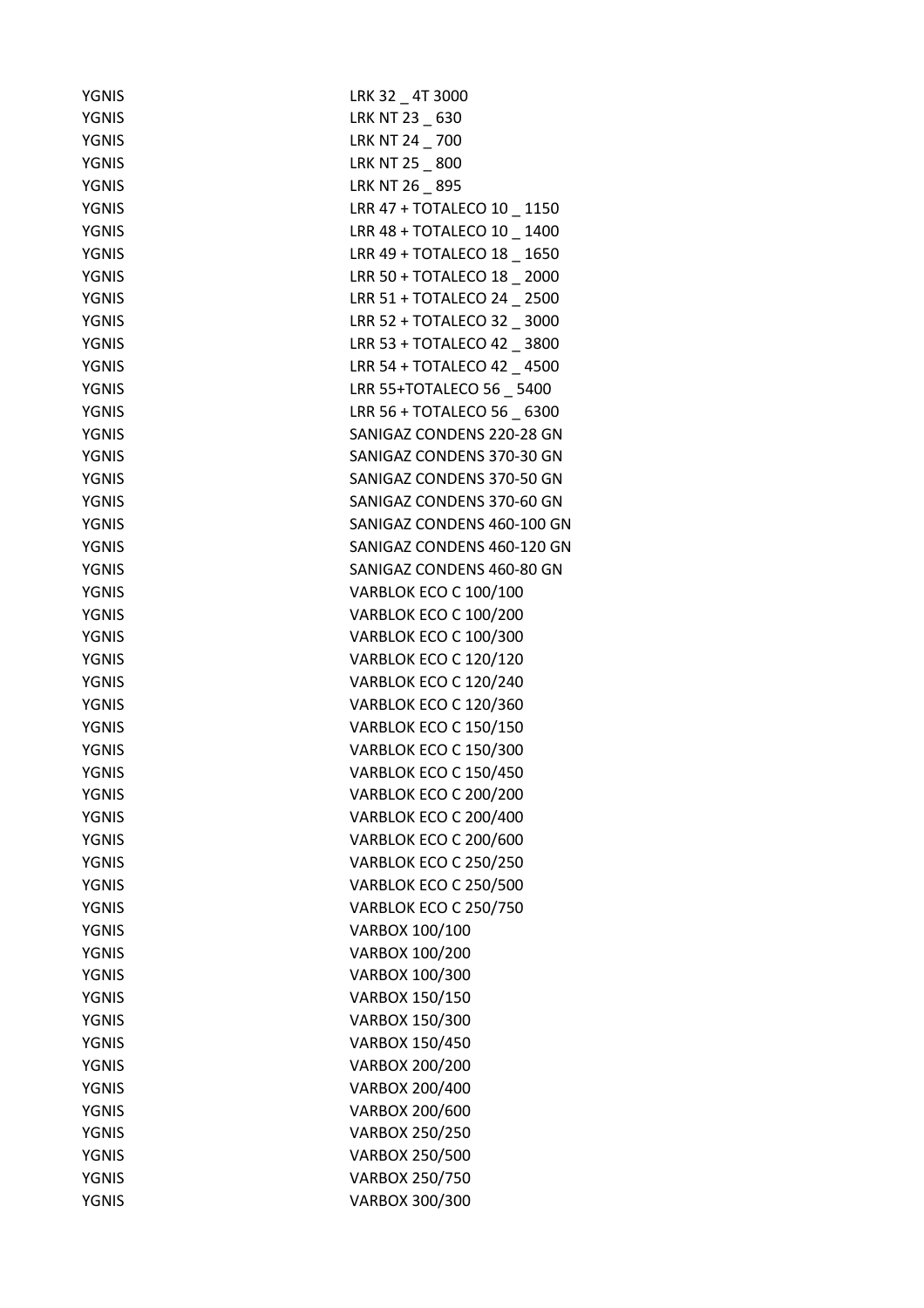| <b>YGNIS</b>                 | VARBOX 300/600           |
|------------------------------|--------------------------|
| <b>YGNIS</b>                 | VARBOX 300/900           |
| <b>YGNIS</b>                 | VARBOX 350/1050          |
| <b>YGNIS</b>                 | VARBOX 350/350           |
| <b>YGNIS</b>                 | VARBOX 350/700           |
| <b>YGNIS</b>                 | VARFREE 100              |
| YGNIS                        | <b>VARFREE 120</b>       |
| <b>YGNIS</b>                 | VARFREE 150              |
| <b>YGNIS</b>                 | <b>VARFREE 40</b>        |
| <b>YGNIS</b>                 | VARFREE 60               |
| YGNIS                        | VARFREE 70               |
| <b>YGNIS</b>                 | VARFREE 80               |
| <b>YGNIS</b>                 | <b>VARINO 2/3T V100</b>  |
| <b>YGNIS</b>                 | <b>VARINO 2/3T V120</b>  |
| <b>YGNIS</b>                 | <b>VARINO 2/3T V150</b>  |
| <b>YGNIS</b>                 | <b>VARINO 2/3T V200</b>  |
| <b>YGNIS</b>                 | <b>VARINO 2/3T V250</b>  |
| <b>YGNIS</b>                 | <b>VARINO 2/3T V300</b>  |
| <b>YGNIS</b>                 | <b>VARINO 2/3T V65</b>   |
| <b>YGNIS</b>                 | <b>VARINO 2/3T V80</b>   |
| YGNIS                        | <b>VARINO 2/3T VG350</b> |
| <b>YGNIS</b>                 | <b>VARINO 2/3T VG400</b> |
| <b>YGNIS</b>                 | <b>VARINO 2/3T VG450</b> |
| <b>YGNIS</b>                 | <b>VARINO 2/3T VG500</b> |
| YGNIS                        | VARINO 2/3T VG550        |
| YGNIS                        | VARINO 2/3T VG600        |
| <b>YGNIS</b>                 | VARJET 1 _ 2/3/4T 70     |
| <b>YGNIS</b>                 | VARJET 10 _ 2/3/4T 335   |
| <b>YGNIS</b>                 | VARJET 11 _ 2/3/4T 370   |
|                              | VARJET 12 _ 2/3/4T 440   |
| YGNIS                        | VARJET 13 2/3/4T 510     |
| <b>YGNIS</b><br><b>YGNIS</b> | VARJET 14 _ 2/3/4T 580   |
|                              |                          |
| <b>YGNIS</b>                 | VARJET 2 2/3/4T 90       |
| <b>YGNIS</b>                 | VARJET 3 2/3/4T 120      |
| <b>YGNIS</b>                 | VARJET 4 _ 2/3/4T 145    |
| <b>YGNIS</b>                 | VARJET 5 _ 2/3/4T 165    |
| YGNIS                        | VARJET 6 _ 2/3/4T 190    |
| <b>YGNIS</b>                 | VARJET 7 2/3/4T 225      |
| <b>YGNIS</b>                 | VARJET 8 2/3/4T 260      |
| <b>YGNIS</b>                 | VARJET 9 _ 2/3/4T 300    |
| <b>YGNIS</b>                 | VARMAX 120 A 2/3 TOMAS   |
| YGNIS                        | VARMAX 120 A 4 TOMAS     |
| <b>YGNIS</b>                 | VARMAX 140 A 2/3 TOMAS   |
| YGNIS                        | VARMAX 140 A 4 TOMAS     |
| <b>YGNIS</b>                 | VARMAX 180 A 2/3 TOMAS   |
| <b>YGNIS</b>                 | VARMAX 180 A 4 TOMAS     |
| YGNIS                        | VARMAX 225 A 2/3 TOMAS   |
| YGNIS                        | VARMAX 225 A 4 TOMAS     |
| <b>YGNIS</b>                 | VARMAX 275 A 2/3 TOMAS   |
| <b>YGNIS</b>                 | VARMAX 275 A 4 TOMAS     |